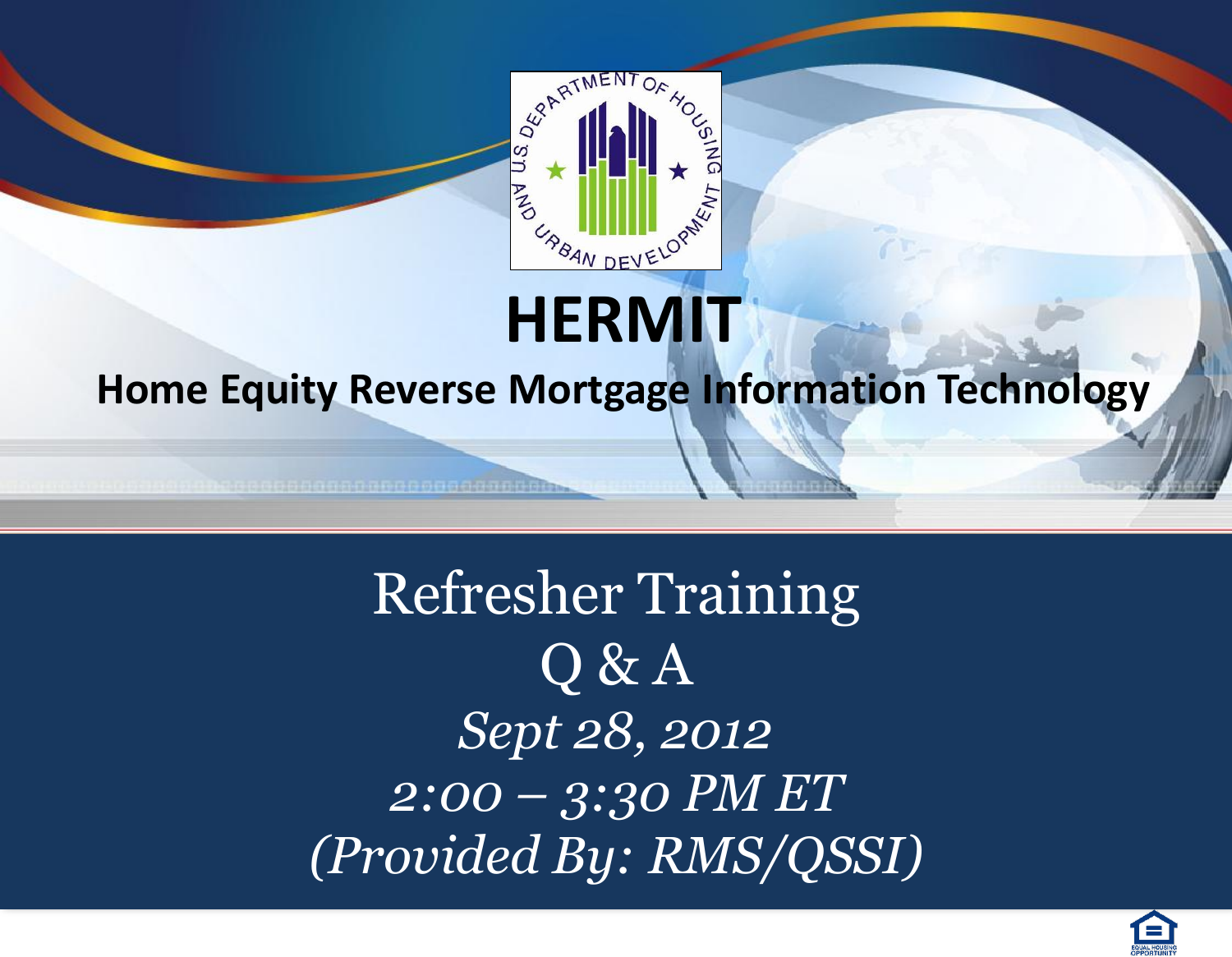Will the new Loan setup/IMIP process be 15 days from closing instead of 10 days from funding? The 15 days will give us more time.

> Servicers have 15 days to completed loan setup and pay IMIP; no change to existing process.

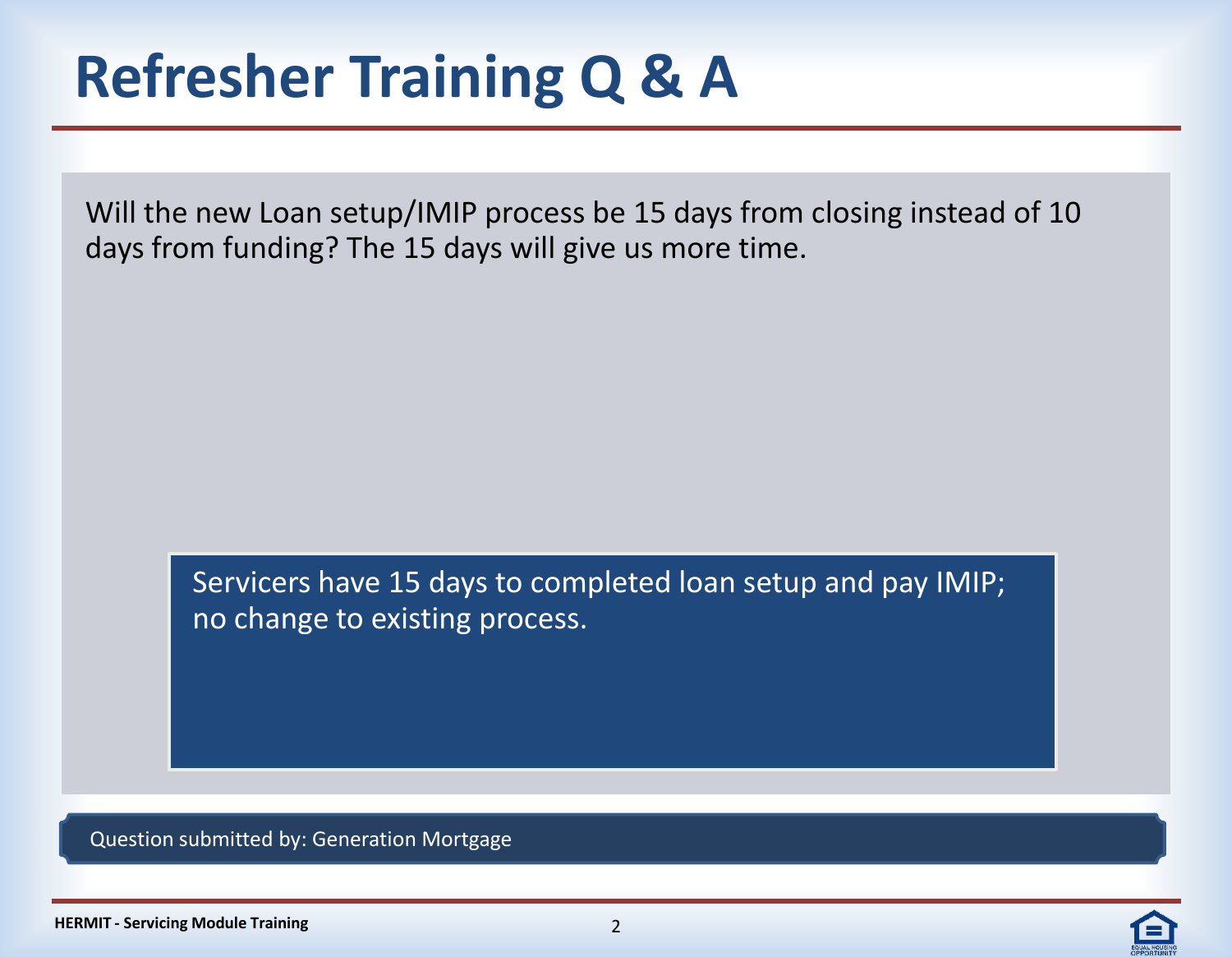Loan is service released on a flow basis. Loan purchase date is 10/3/12. Borrower is given fifteen day notice and transfer occurs on 10/18/12. It appears from training that we can go in and schedule the transfer of servicing but the transfer date would be November 1 instead of 10/18/12. This would mean that because the loan is sitting in our portfolio on the last day of the month that HUD would be drafting us in November which we do not want them to do. Is our understanding correct?

Service Release assumes loan is still in SUSPENSE status. If loan is in either SUSPENSE or PENDING ENDORSEMENT status, the INITIAL Servicer Transfer can be performed at any time. Scheduled Loan Transfers are only applicable to ENDORSED loans.

#### Question submitted by: RMS

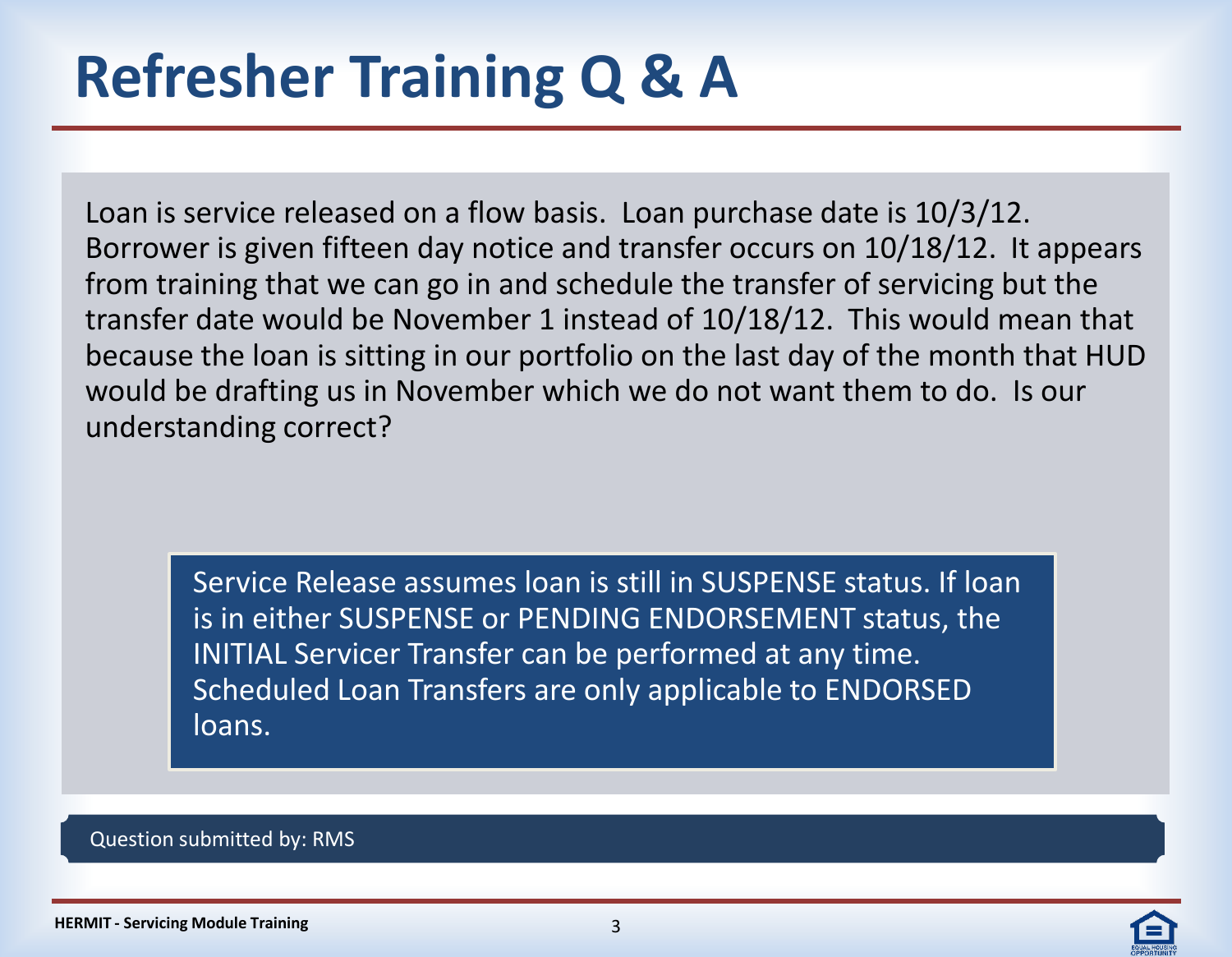On the document issued Thursday, 9-20-12. Item 2.19, page 7, "Note: September month end MMIP billed on October will be collected via Pay.Gov on  $10.2"$ .

Question: does the servicer need to do anything to facilitate this collection?

Or is it the case that HUD will process the charge against the account historically debited via the ACH lockbox process?

If the servicer is required to do anything to facilitate HUD's 10/2/12 MMIP collection through Pay.gov, please specify those steps.

For Sept Billing the process remains the same.

Servicer has no action for the September billing period.

Question submitted by: One West Bank

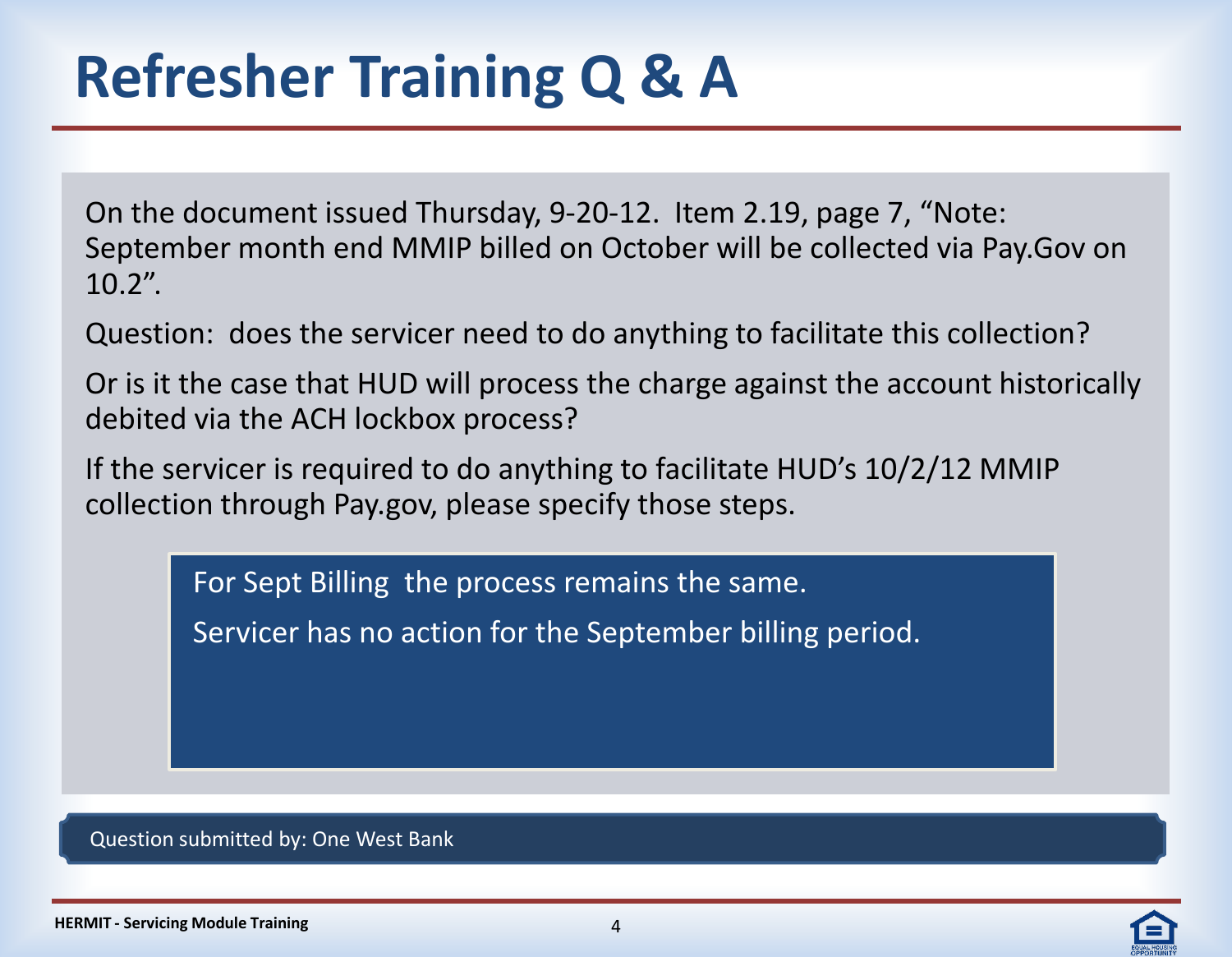When a servicer closes out and releases the final repair set-aside in HERMIT, would this action also update FHA-Connections to remove it from HUD's Outstanding Escrow Closeout report? Or would HUD start utilizing the HERMIT data instead with the accurate escrow closeout information?

You will have to continue the same process as today and remove the Outstanding Escrow via FHA Connection.

Question submitted by: Urban

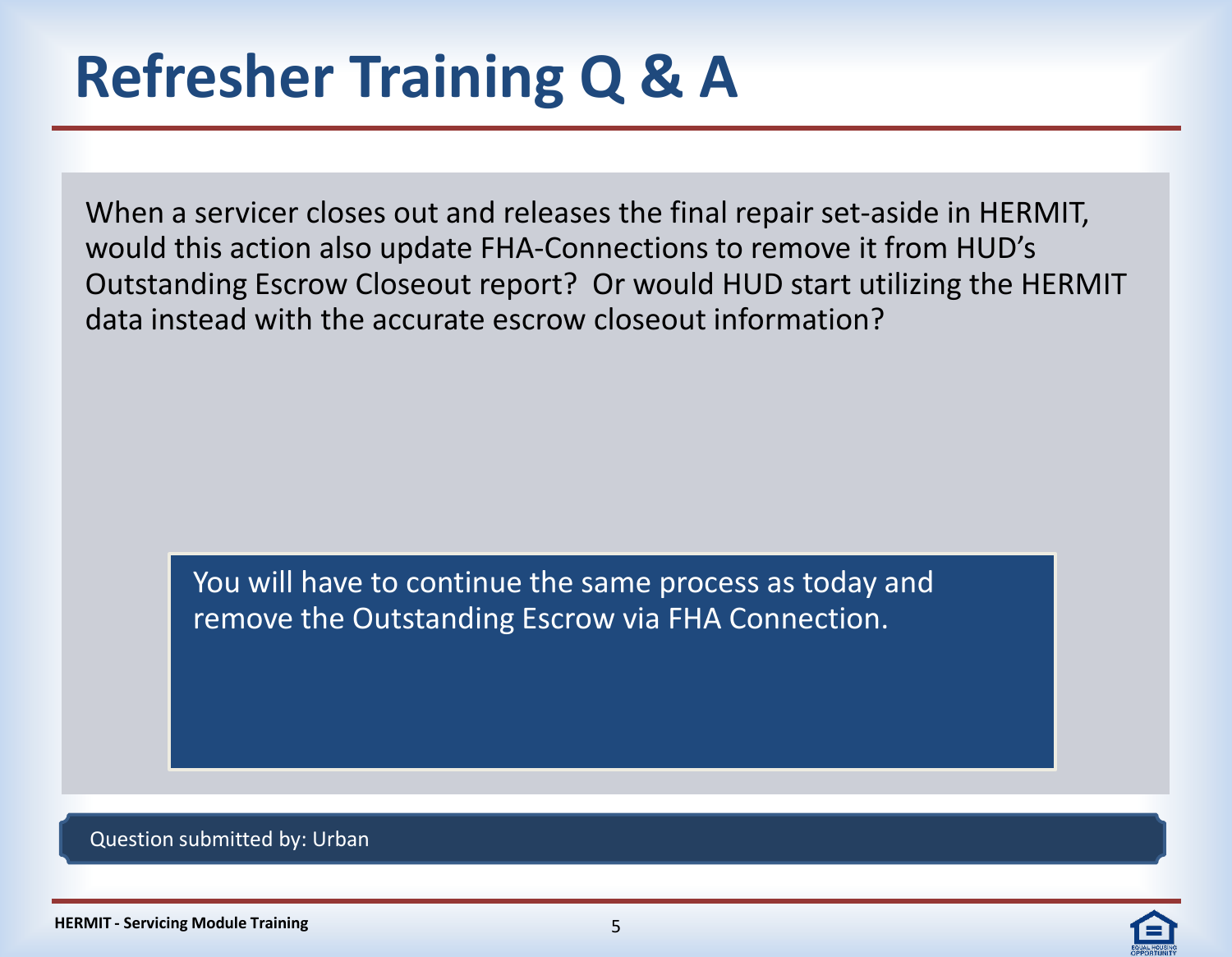HUD monthly servicer report (currently distributed by Lockheed) – Would the HOLDER/owner of a reverse mortgage servicing asset be able to pull monthly reports on balances that are subserviced by others? Currently loan balance information in IACS is only available in the subservicer monthly reports, with no way to separate individual holder loans to verify monthly reconciliations between HUD and subservicers.

> The monthly reconciliation report is provided to the Servicer assigned to the loan within HERMIT.

Question submitted by: Urban

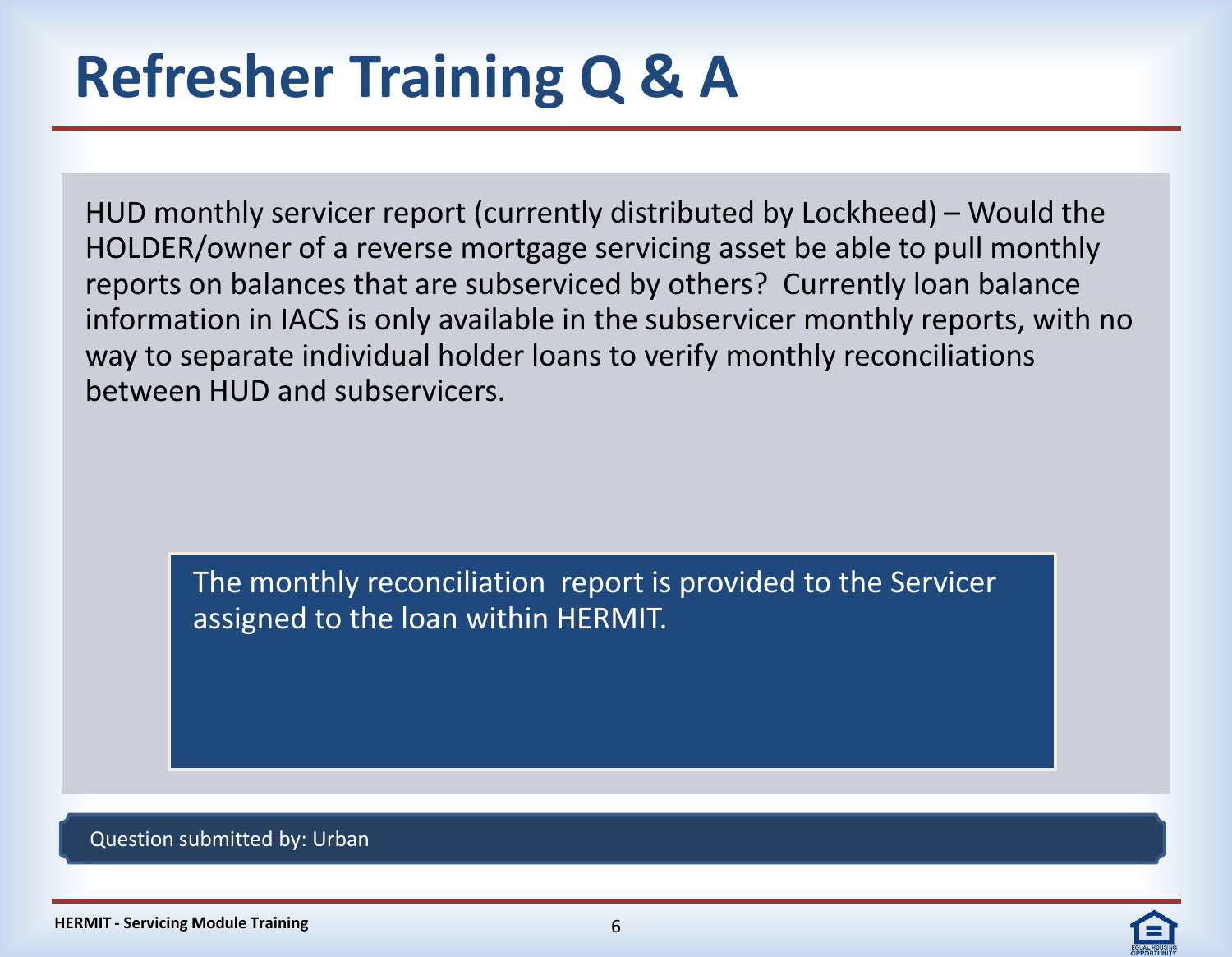HERMIT will be taking over as submission point for property preservation overallowable requests from p.p@deval.us. But p.p@deval.us was also the place we sent code violations, non-routine litigation matters, etc. How will Code violation reporting, non-routing litigation, and other matters be handled? Will we still use p.p@deval.us or is there a timeline or process built into HERMIT which we can use?

• In the same vein as the previous question; will the p.p@deval.us and hecmservicing@deval.us sites still be monitored?

> Property Preservation requests to exceed the allowable amounts will be submitted in HERMIT as a Servicer Request.

The Deval email address will remain for such items as code violations, litigation, etc.

Please use the HERMIT Documents Page to upload any supporting documents for such events.

Question submitted by: One West Bank

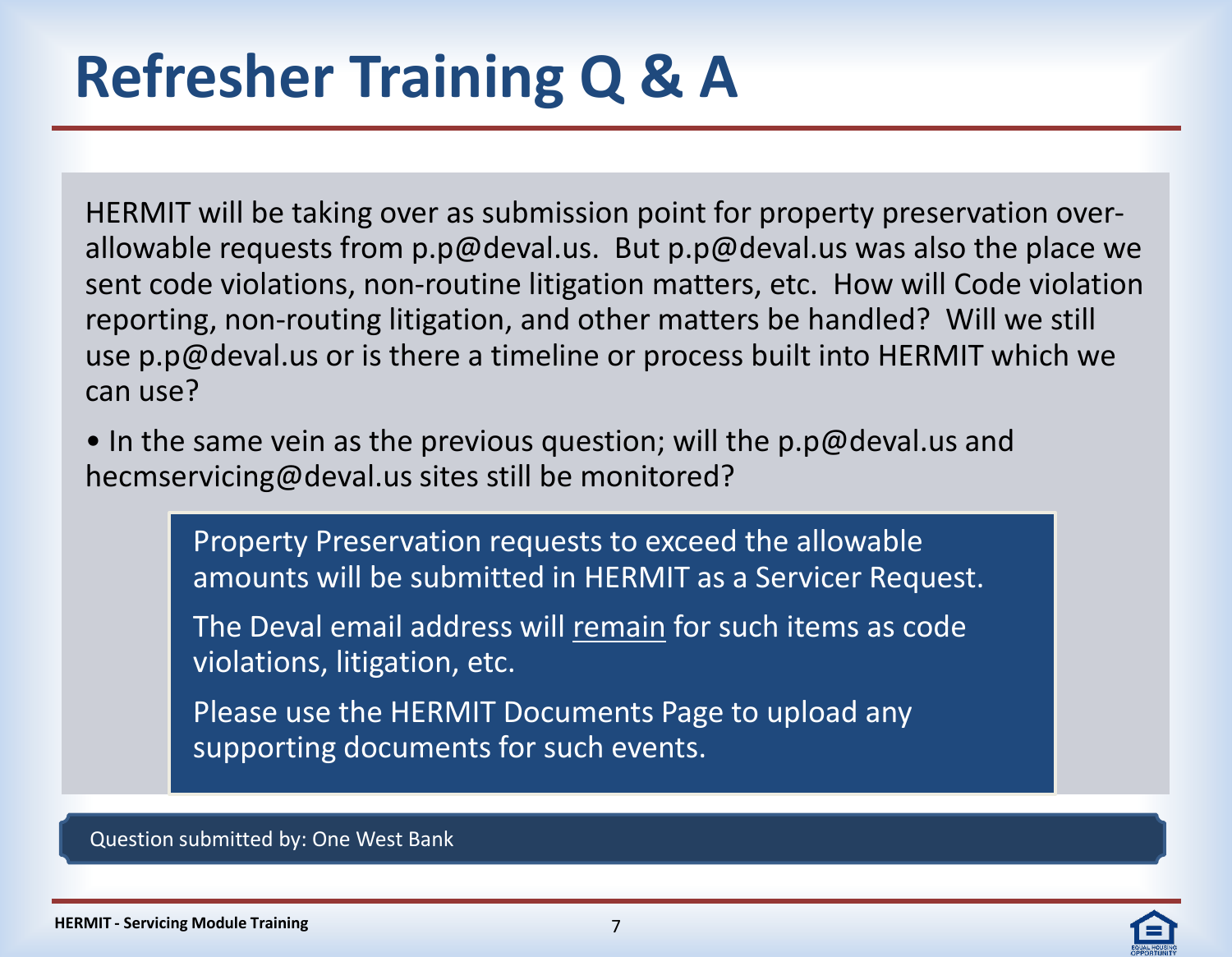In the training on timelines, it was stated each step would be assigned a 'scheduled date' for completion. Are the 'scheduled dates' adjustable? If a servicer exceeds the scheduled completion date, are there any follow ups, alerts, etc. that will trigger in HERMIT?

> 1) The Scheduled Date cannot be changed on timeline steps. 2) There are no alerts for past due scheduled dates.

Question submitted by: One West Bank



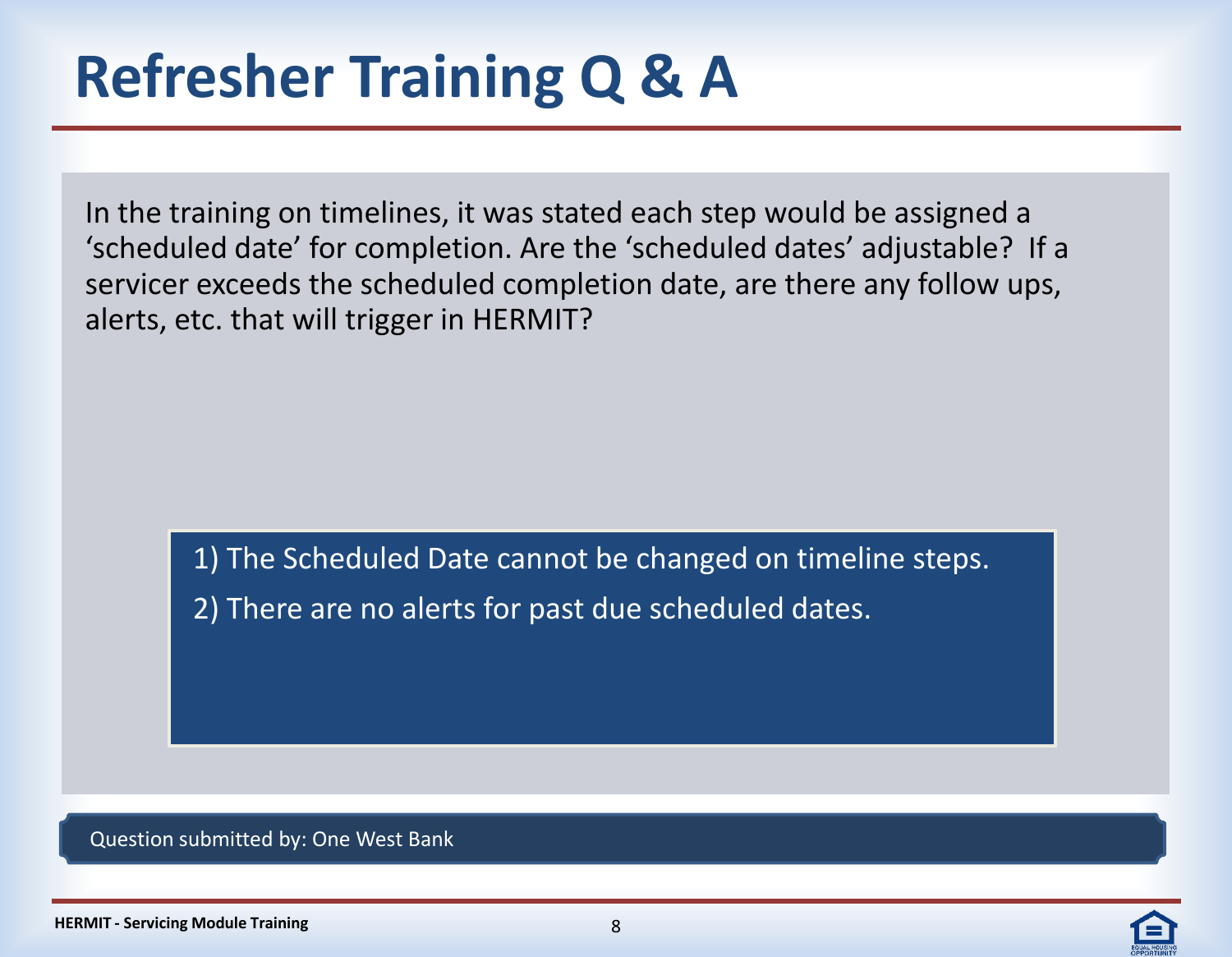With the change-over to HERMIT starting on October 10th, how will outstanding over-allowable requests be handled? Will any unanswered over-allowable submitted to p.p@deval.us need to be entered into HERMIT, or can we expect Deval to reply via the old method until the outstanding requests have been completed?

> Preservation & Protection History from SMART/DEVAL will be converted into HERMIT. It is suggested that Servicer Requests be held until 10/9; however, all HUD decisions provided October 1 through October 8<sup>th</sup>, will be noted in HERMIT during the catch-up period.

Question submitted by: One West Bank/Wells Fargo

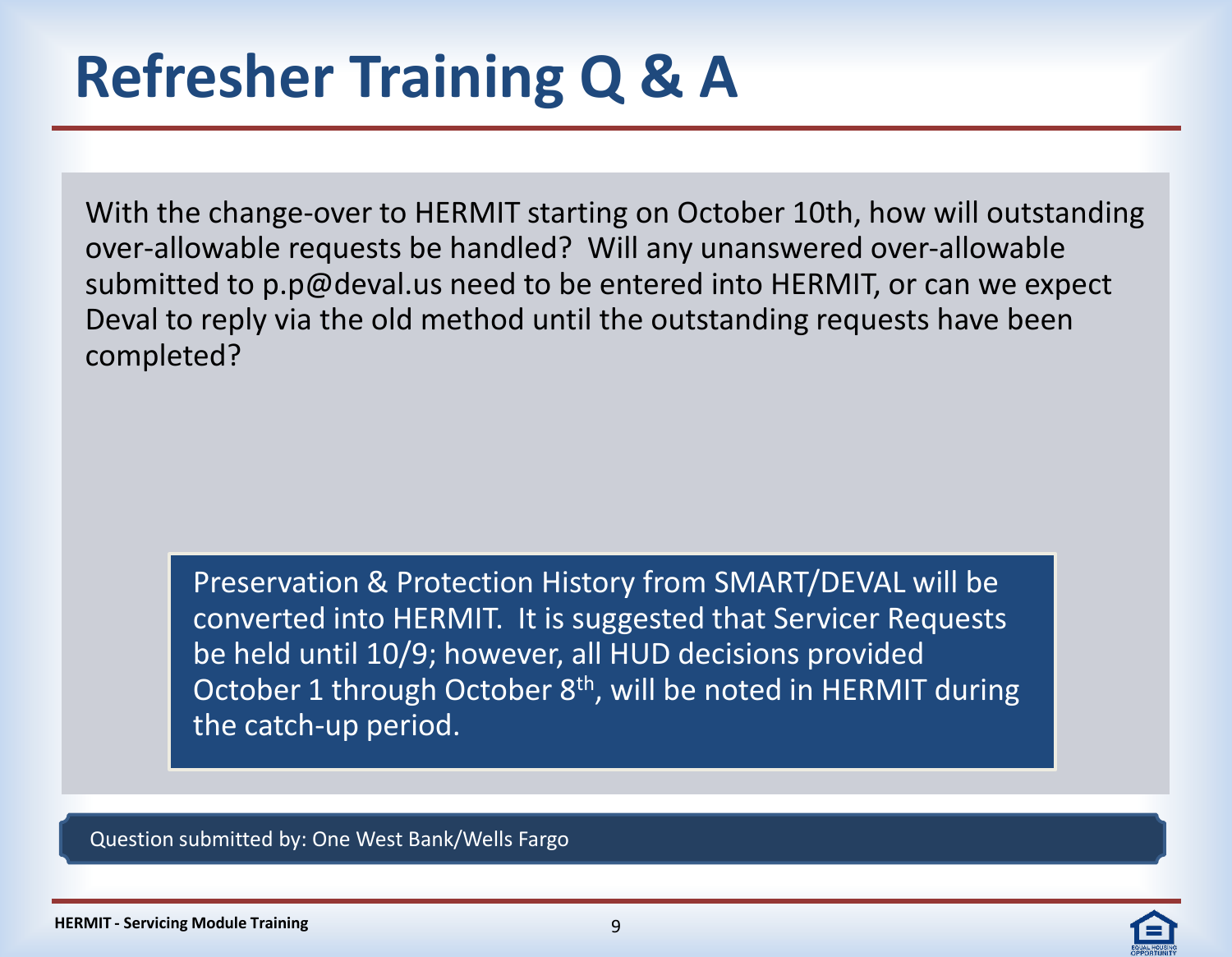Some of the partners pay their own IMIP and post the 2nd day charges in IACS (MF52) and Generation Mortgage provide the MI14 screen print to go with the file when funding.

Will the 2nd day charges be required to post or will the charges post automatically after the IMIP payment? Will the loan balance screen provide this information?

> The new LOAN SETUP in HERMIT allows setup of ALL loan closing information including loan balance details.

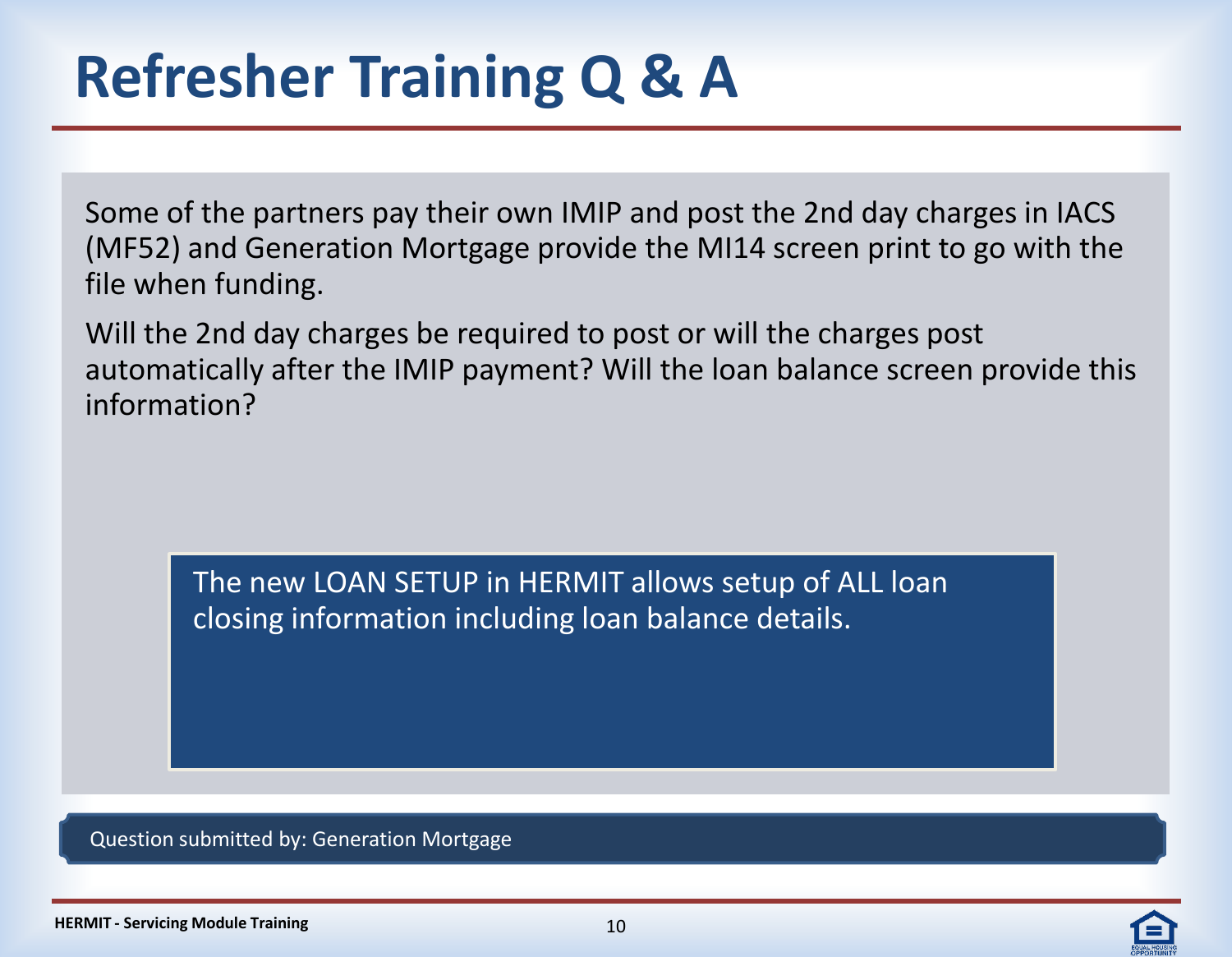How would requests made prior to HERMIT's implementation be answered?

If a D&P request was sent October 6th, would we be able to see the response in HERMIT or through the old procedure?

It is suggested that Servicer Requests be held until 10/9.

However, all HUD decisions provided October 1 through October 8<sup>th</sup>, will be noted in HERMIT during the catch-up period.

Question submitted by: J B Nutter

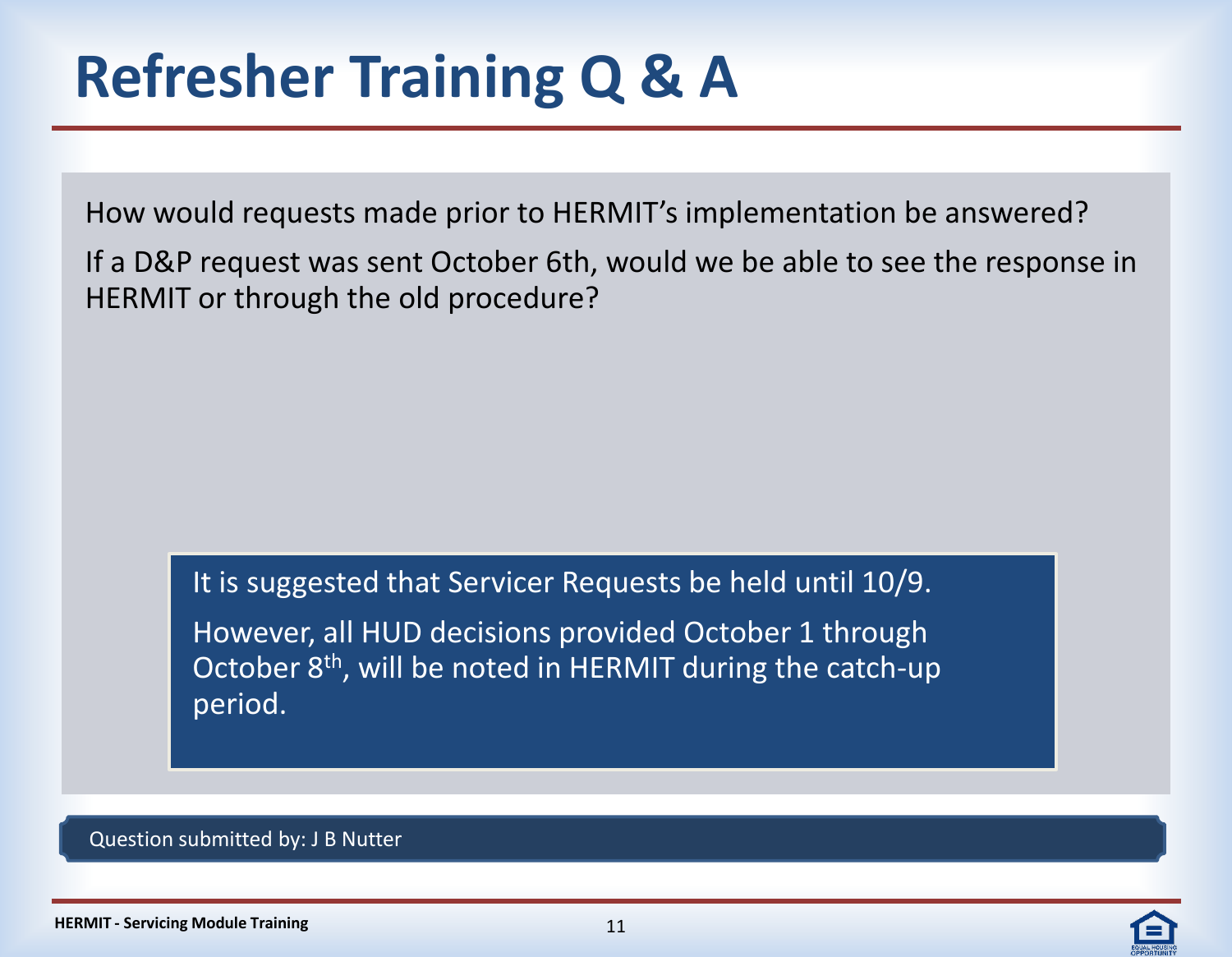During training we were required to only input information where there was an asterisk when processing the IMIP.

Will we have to put in all of the fees where there is not an asterisk? Like closing fees, lien, and etc.

> When performing Loan Setup, it is considered a best practice by HUD to itemize the starting loan balance details to include closing fees, liens, etc.

Red Asterisks are the enforced required fields.

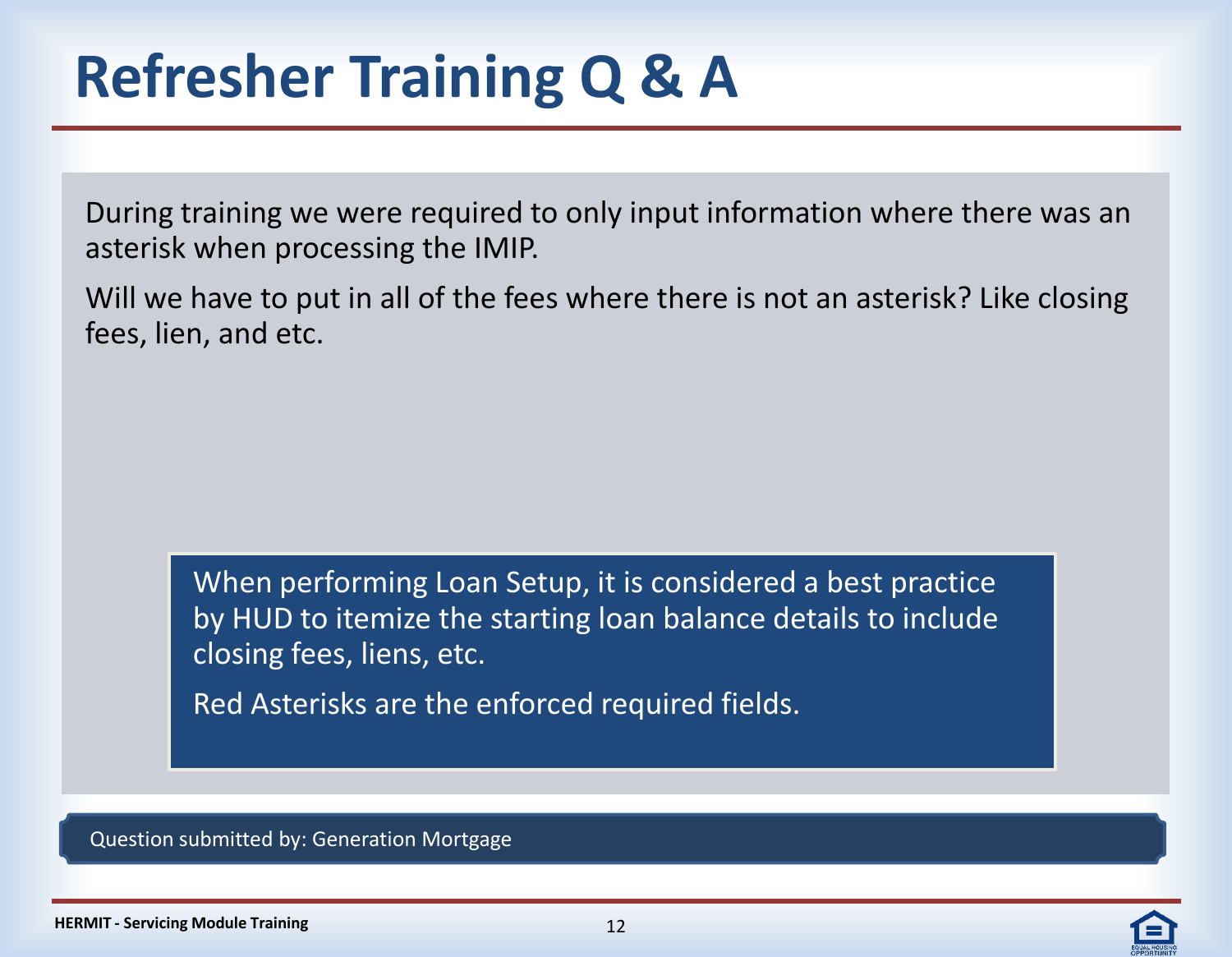Since IACS will no longer be available after 9/28/12, which will cause IMIP not to be processed for at least 6 days.

Will refunds be given back for late charges and interest, since some of the payments will be late?

> Yes. The refund task has been identified as a "catch-up" activity for the HUD Single Family Premium Manager.



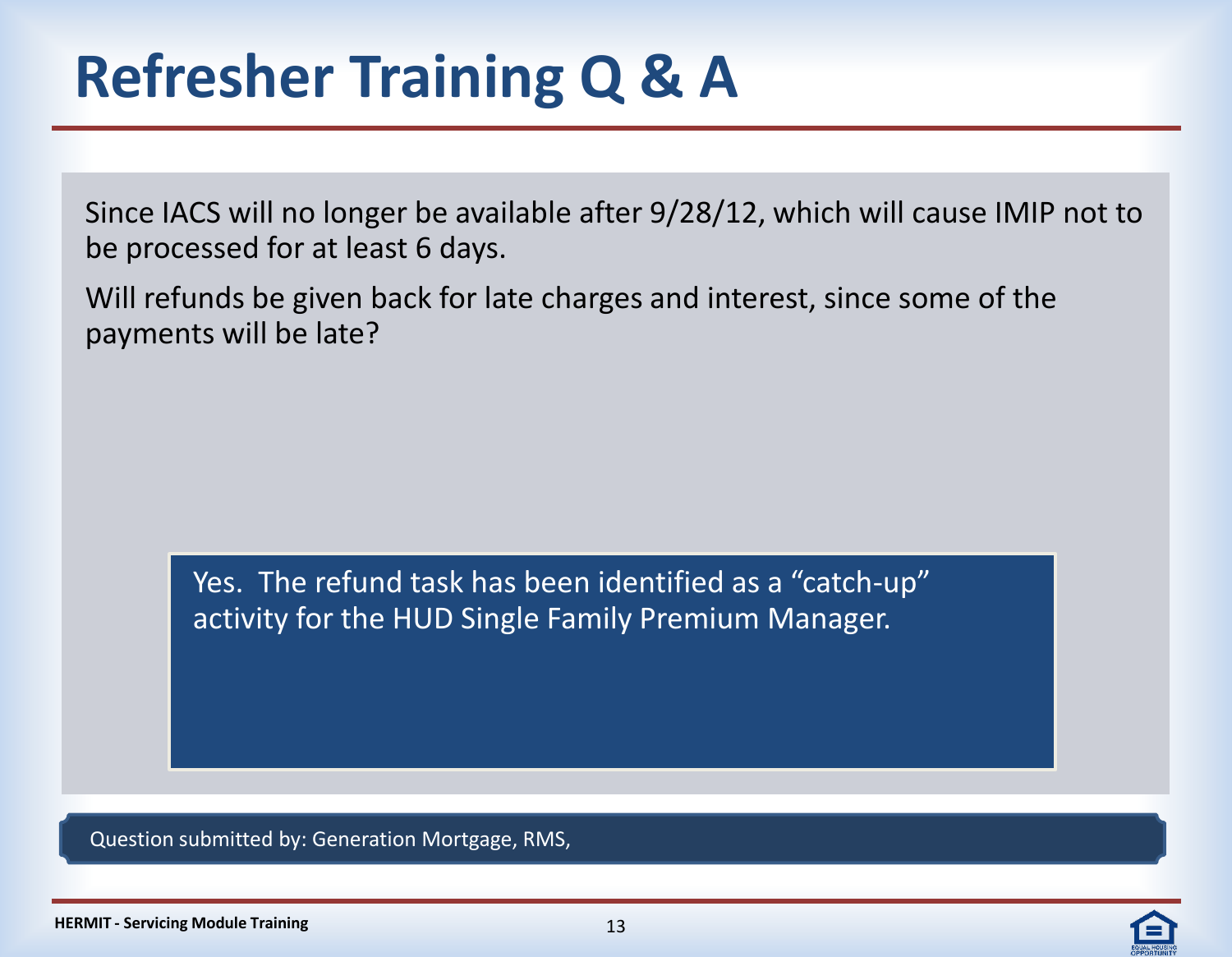During testing a lot of the loans were not in HERMIT. Will all of the loans be uploaded at time of paying IMIP and if not what will be the process for loans not in HERMIT?

Yes. All loans will be converted. The testing site did NOT include regular CHUMS/FHAC data feeds.

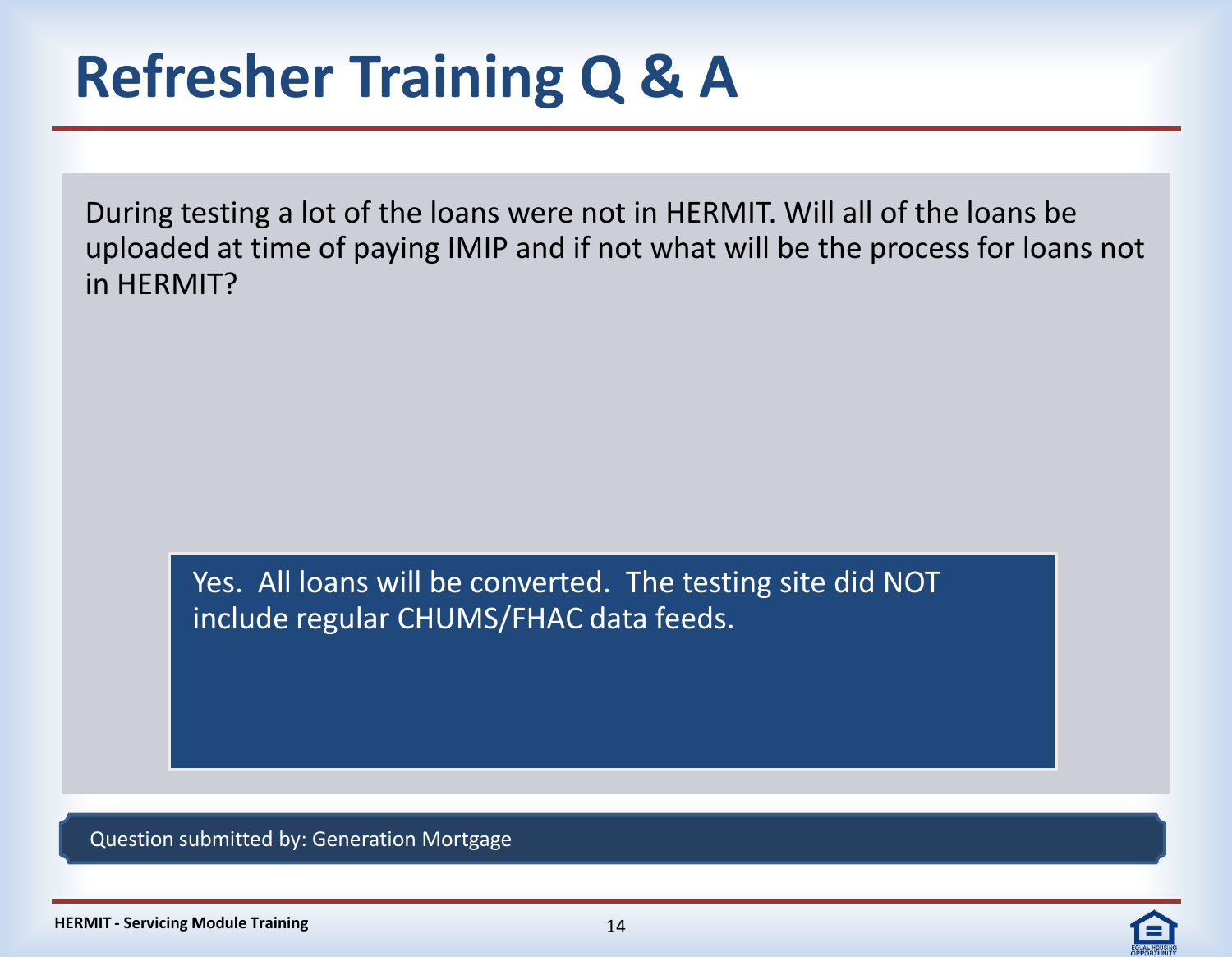Please explain the difference between Taxes & Insurance withheld and 1st Year Taxes & Ins SetAside page 21

> The T & I Withheld is a constant amount withheld from a "scheduled payment".

The FYSA "T & I" amount is an amount SET ASIDE from a Line of Credit at Closing. (The NPL is reduced by this amount.)



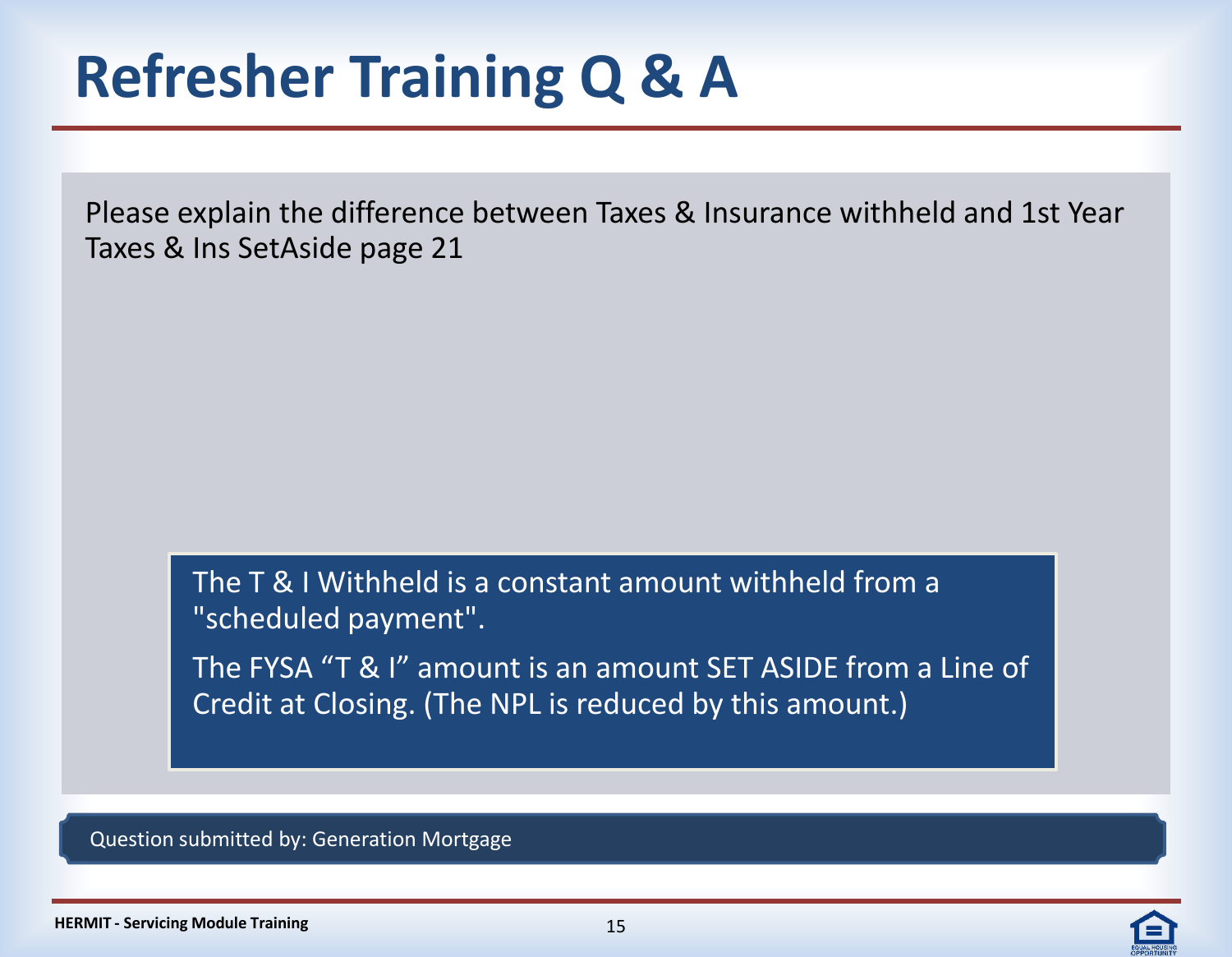On page 33 it states "If funds available- use borrower line of credit to pay unpaid property charges: loan not considered delinquent."

Is the loan still considered to be in default if line of credit funds are used to pay forced placed insurance premiums?

> The Loan is not considered to be in DEFAULT if available line of credit is used to pay delinquent amount(s).

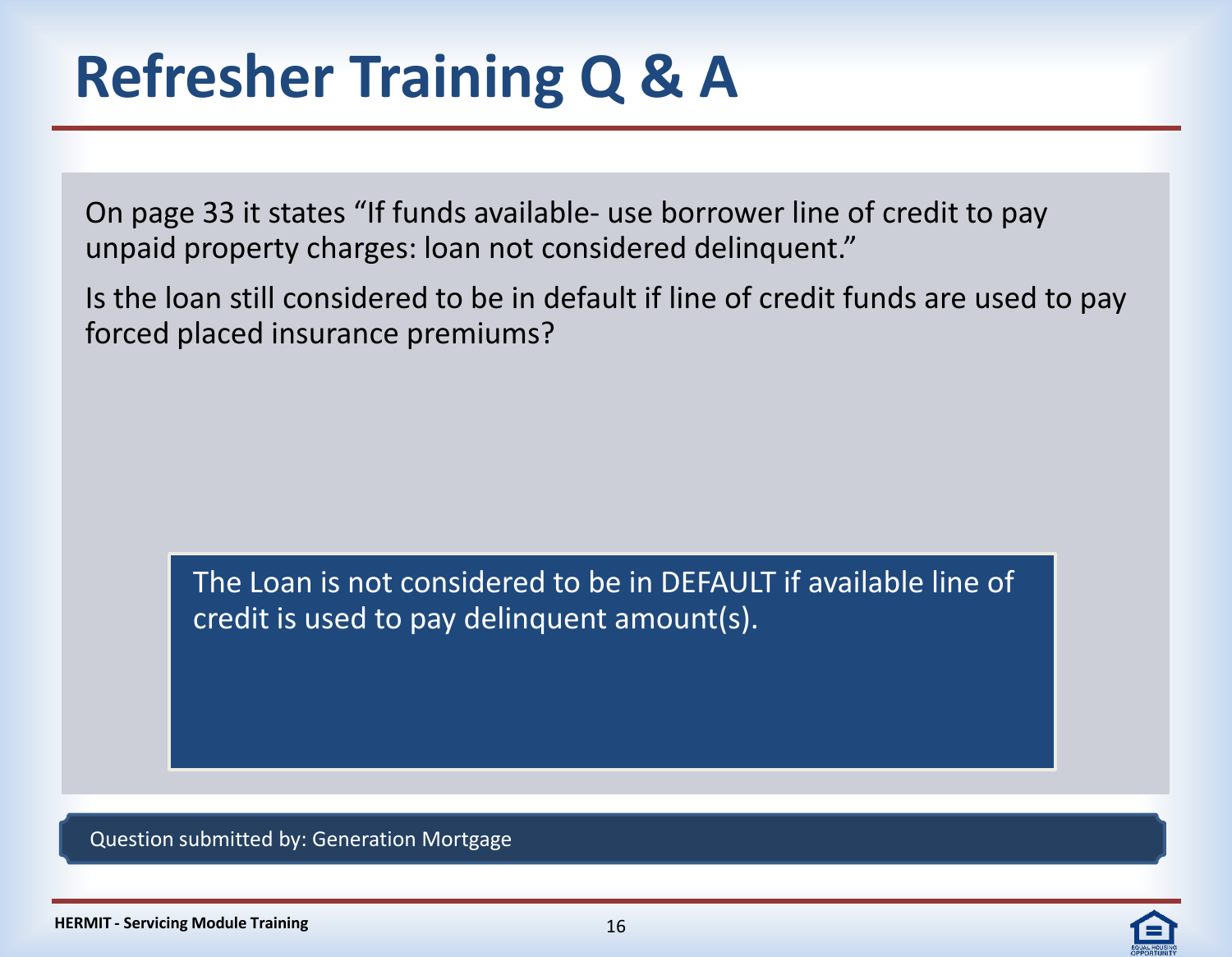Regarding the security levels of access per the HERMIT Access Request Form P271-

For Lender and Servicer-

What type of access does a staff member have?

What does a Manager access have over staff?

The Servicer Manager Role has 2 more privileges than the Servicer Staff Level:

- 1) Change Banking information
- 2) Viewing/Removing Loans from Scheduled transfer.

#### Question submitted by: RMS

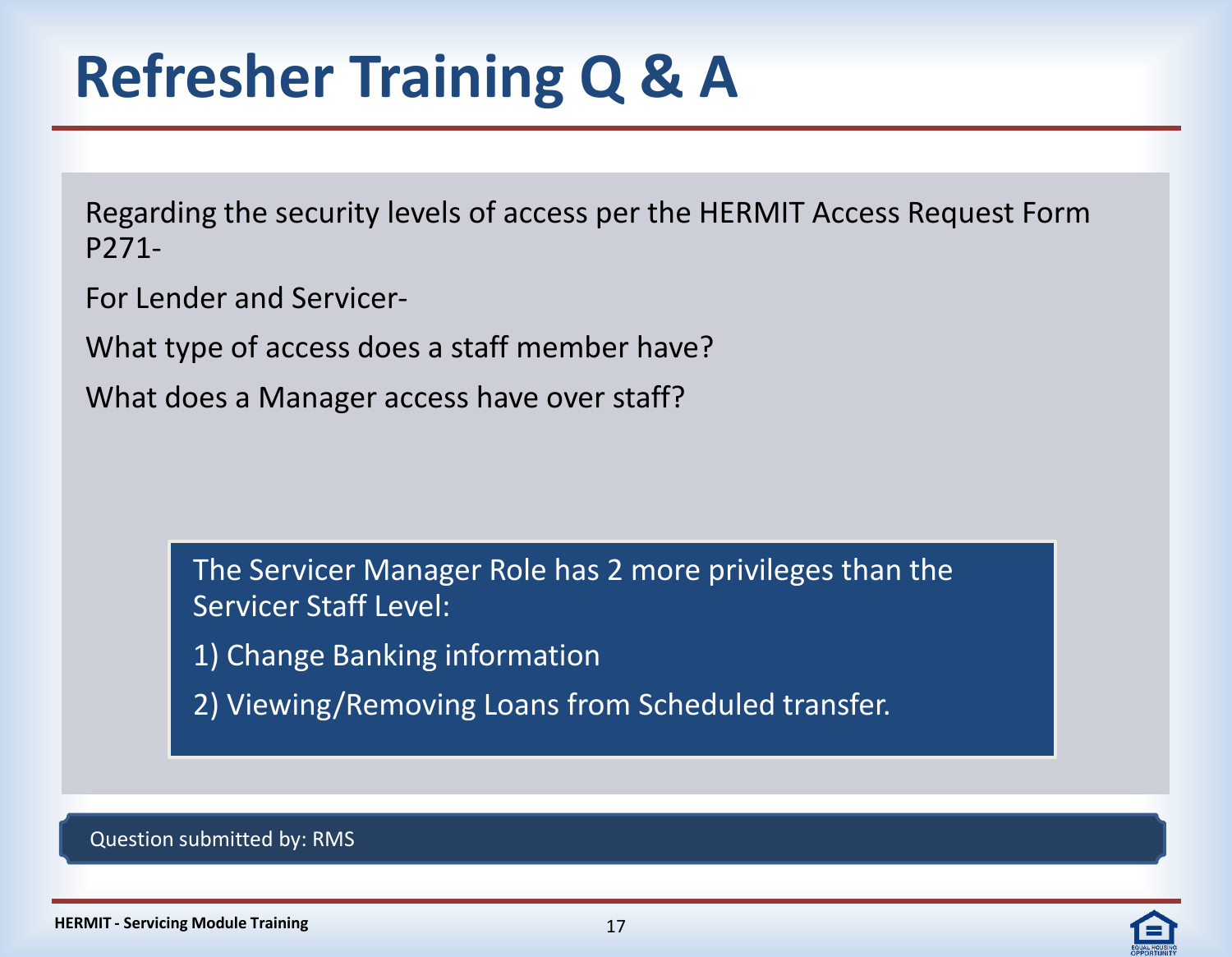In the training, the slide stated the MCA must be at 98% or greater in the section regarding the assignment approval process. However, Mortgagee Letter 2012-17 references the submission of the claim shall only occur when the HECM outstanding loan balance reaches 98% of the MCA. As for the assignment package, it states once HUD reviews the assignment package in HERMIT and grants preliminary title approval, mortgagees "shall then" submit the claim package through HERMIT. There is no mention that the assignment package could not be submitted prior to 98% so I need to confirm the assignment process in HERMIT.

> Current functionality requires 98% or greater to create a CT22 claim in HERMIT.

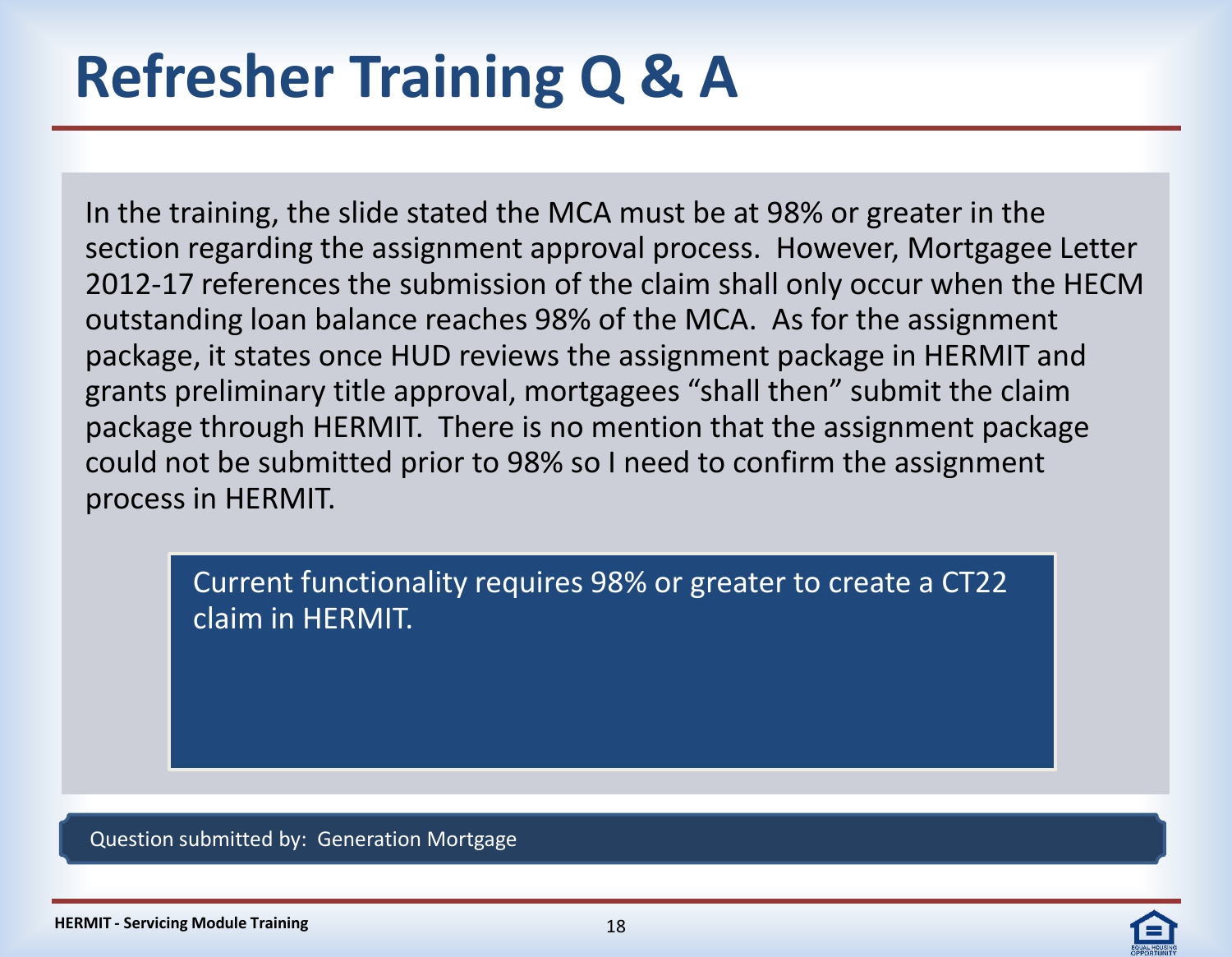Please advise if more than 1 claim processor can access the same claim at the same time?

If not, how will the processor know that the record is "locked"?

YES, more than one user can access the same claim form. There is no locking of records.

Question submitted by: Celink

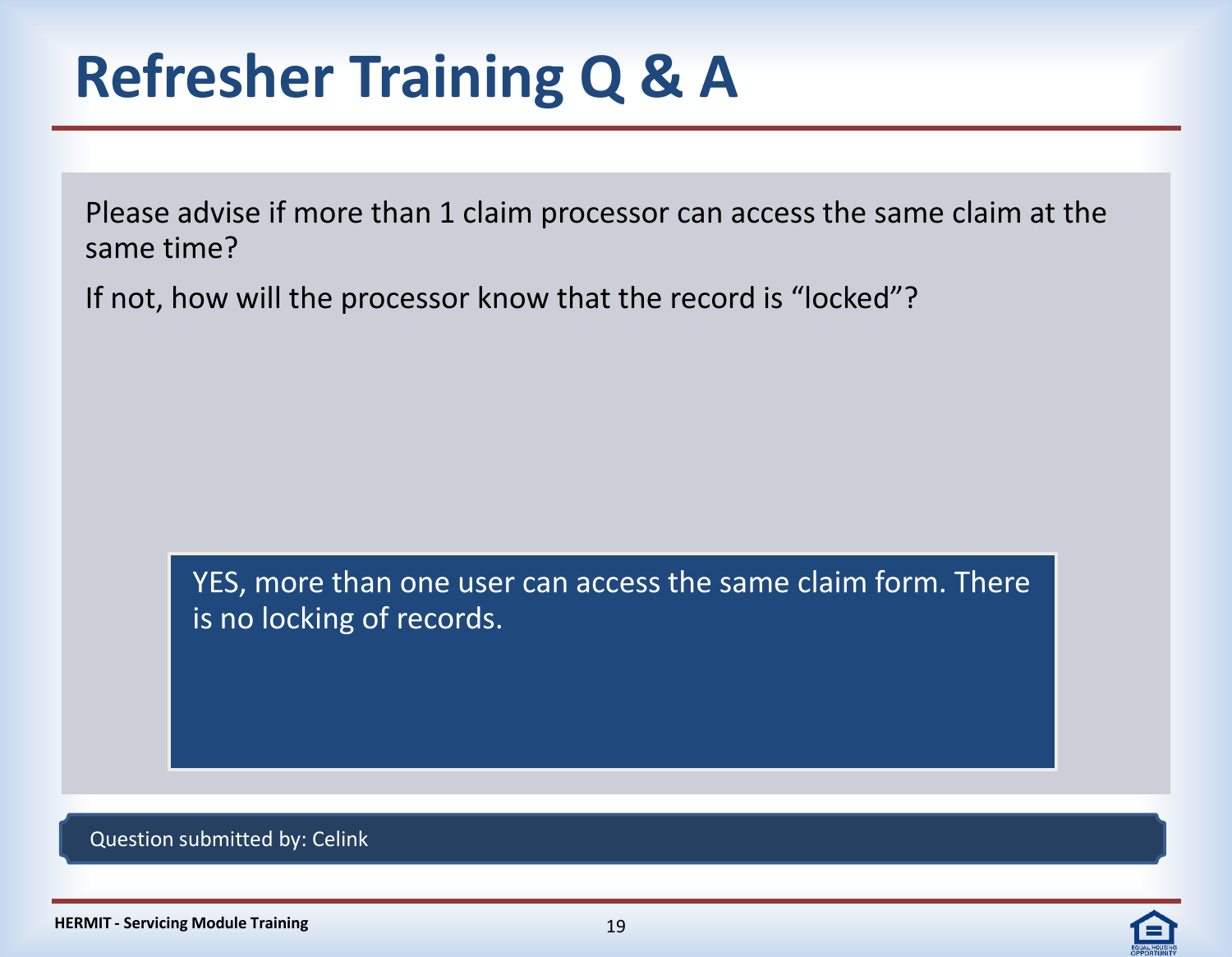When a Claim 21 or 23 is filed and the loan is terminated then later a Corporate Advance is paid in Servicing System , will the transaction reactivate the loan and post in HERMIT?

The HERMIT system will allow the posting of Corporate Advances on Terminated loans.

Question submitted by: Celink

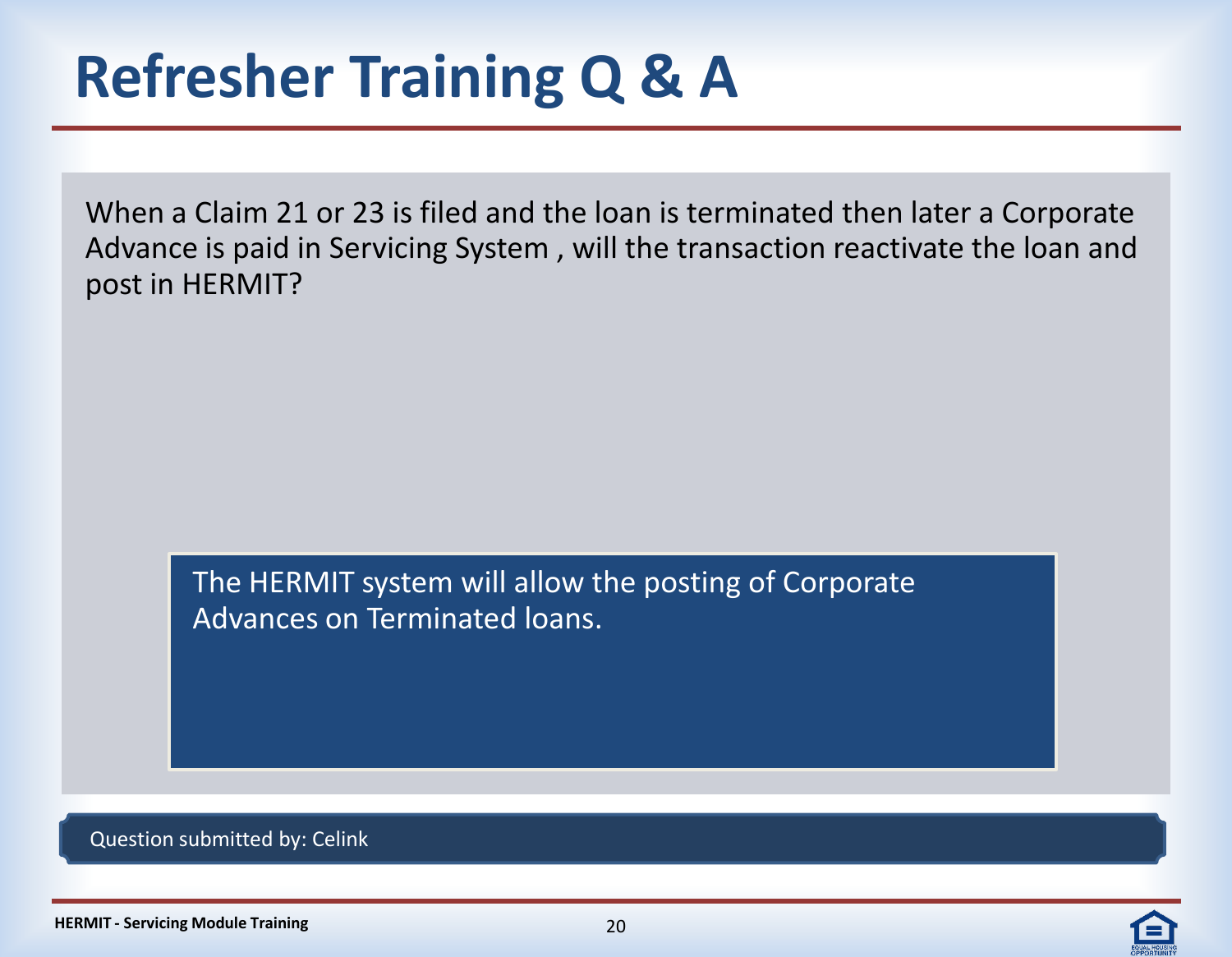When a Supplemental Claim 24 is filed will that reactivate the loan?

No.

Filing a CT24 does not reactivate the loan.

Question submitted by: Celink



**HERMIT - Servicing Module Training**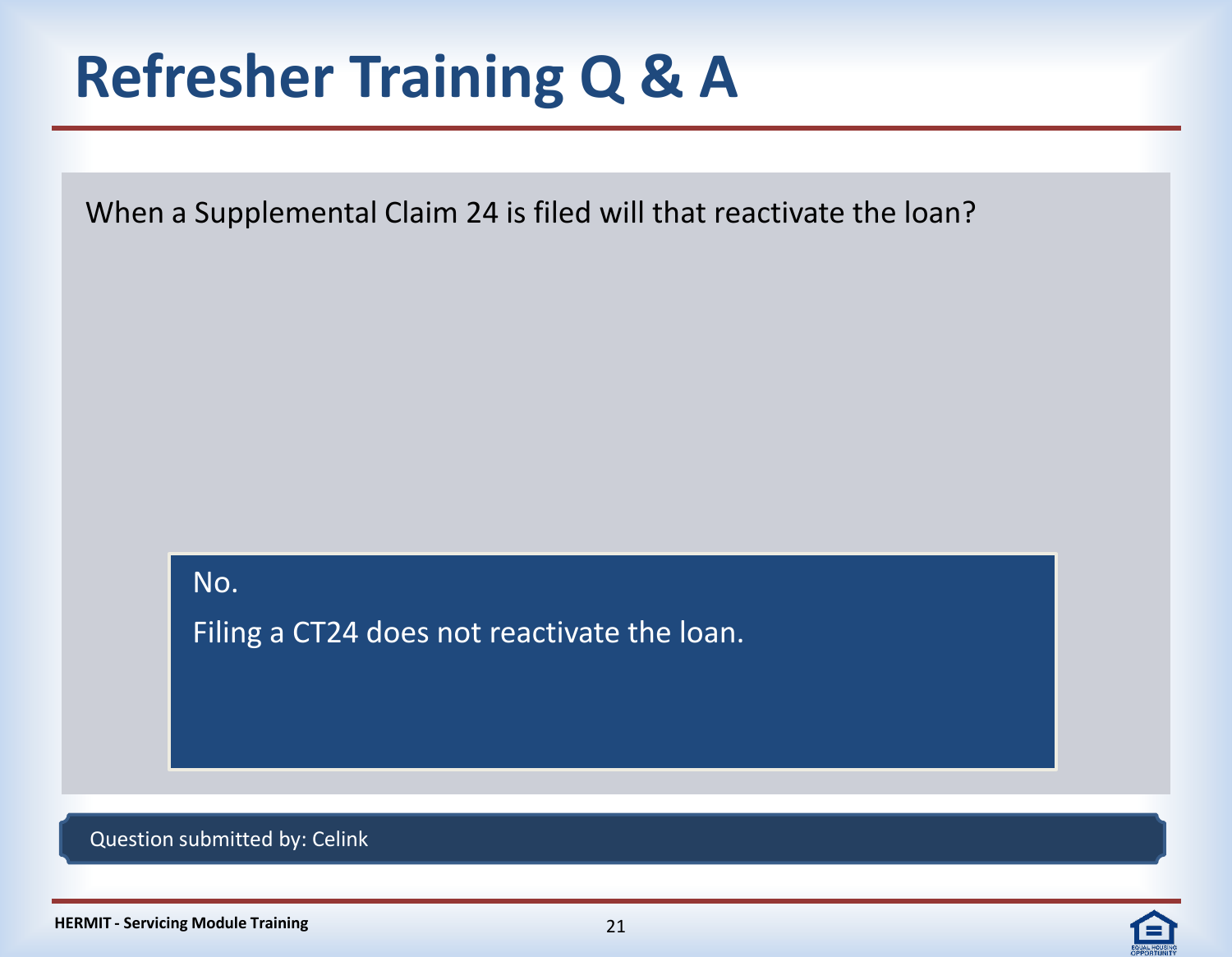I know that the HERMIT system, as currently programmed, will not accrue interest on any corporate advances made after the loan is called due and payable. However, I was wondering if the UPB as of the due and payable date would continue to accrue interest at the note rate past D&P, or does ALL interest stop at the D&P date in the HERMIT system?

If the note interest on the UPB as of the D&P does continue to accrue interest, what transaction code would we use to notify HERMIT that the liquidation (foreclosure sale) has taken place, so that the note interest can stop accruing?

> 1) UPB continues to accrue interest at the note rate past the D & P date.

2) Use the Terminate 3rd Party/FCL Sale Transaction Code.

#### Question submitted by: Celink

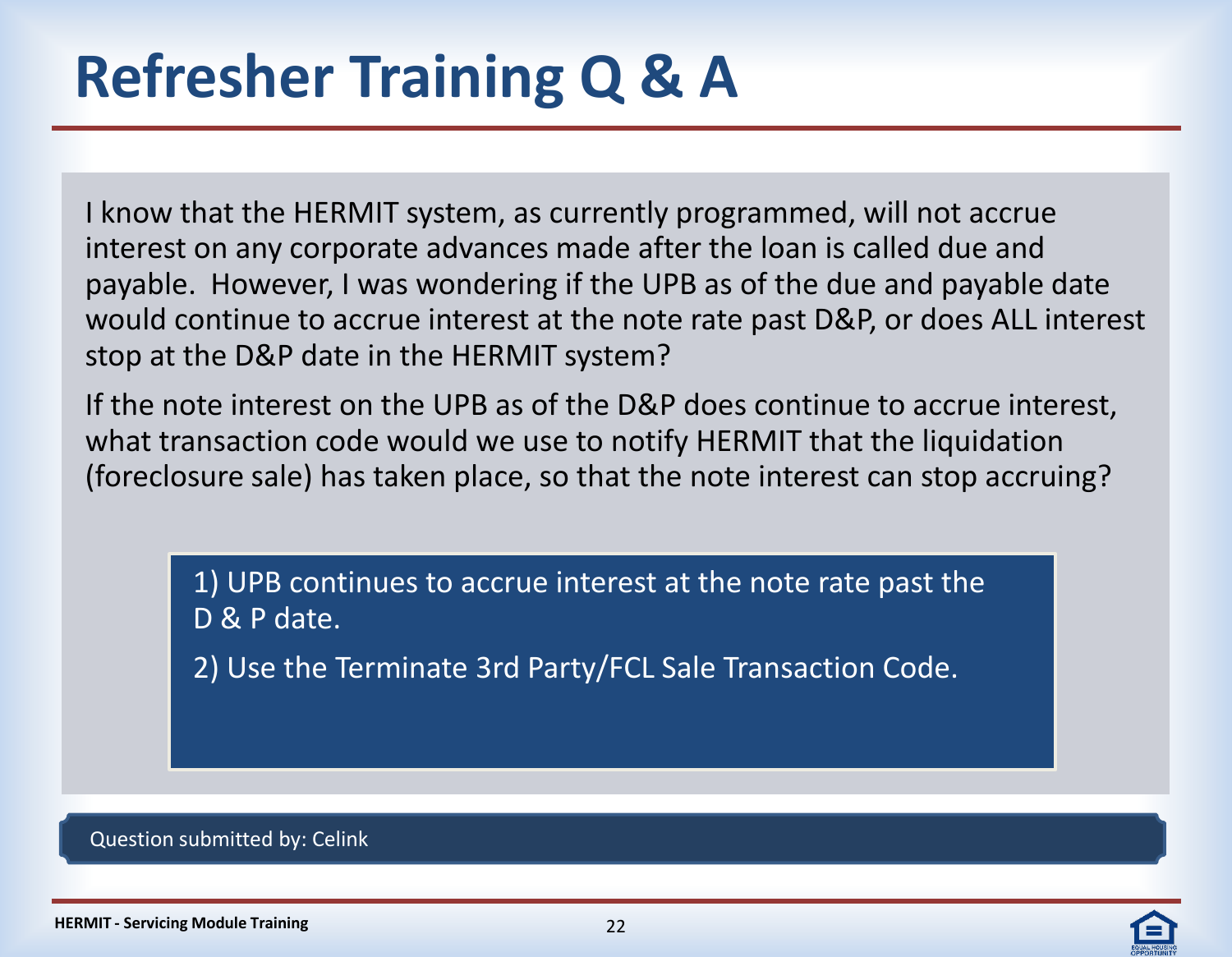Once the assignment claim is paid and the loan is transferred to the "new" servicer.

Will the prior servicer (that submitted the claim) still have READ-ONLY access to the claim we submitted and the payment advice that HUD provides in Hermit.

> The prior servicer will no longer have access to assigned loans. Refer to Mortgagee Refresher Training Session 5 - Pages 40 and 41

Question submitted by: Celink

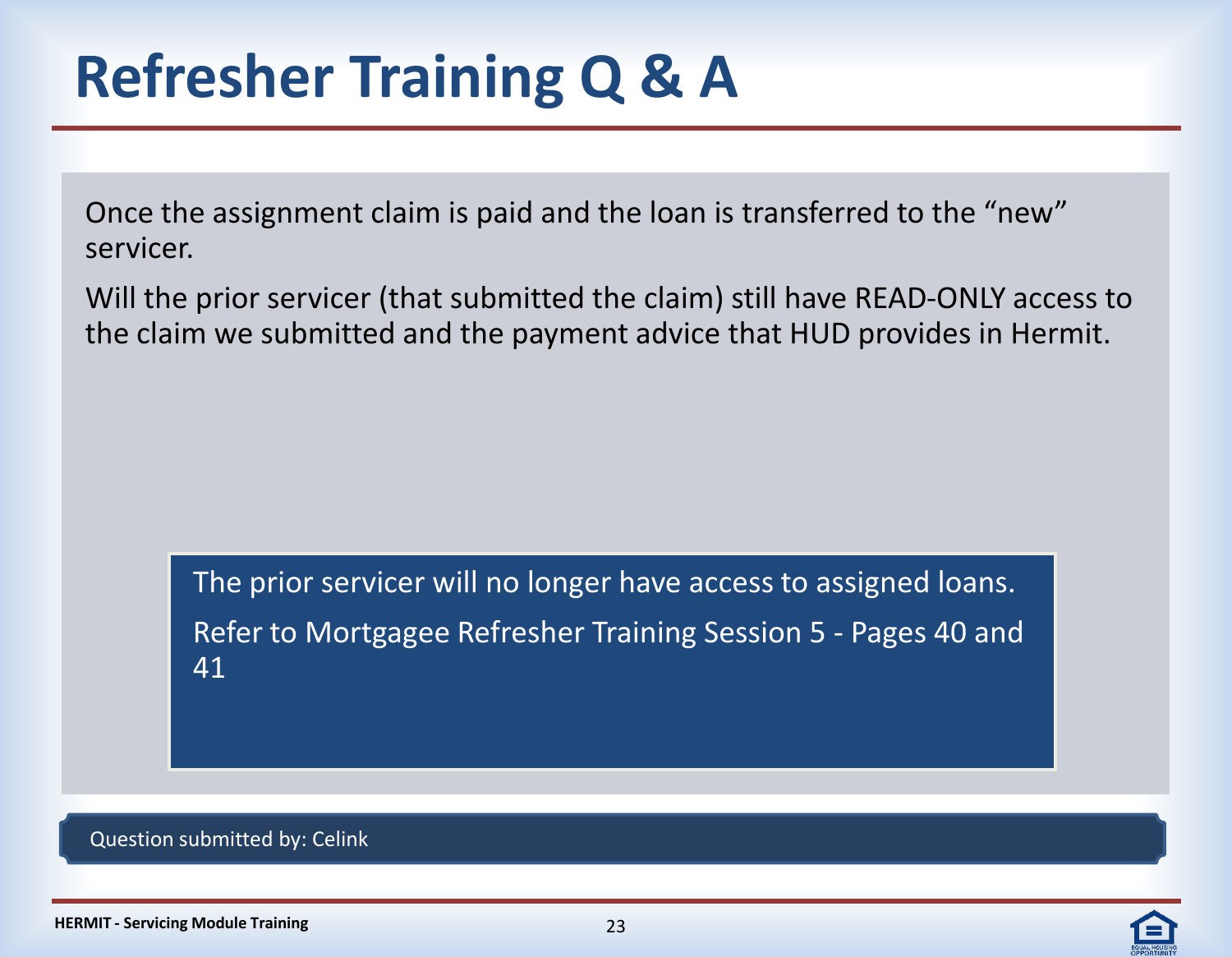B2G - Transactions Import File

1) Should the Effective Date be enclosed in quotes?

2) What should be the value be if there isn't a date for the Incurred Date? 0, null, ?

The Effective Date should NOT include quotes.

The Incurred Date can be NULL when not applicable. It is required for Corp Advances and Property Charge Pre D&P. Refer to the B2G Document for more information

Question submitted by: J B Nutter

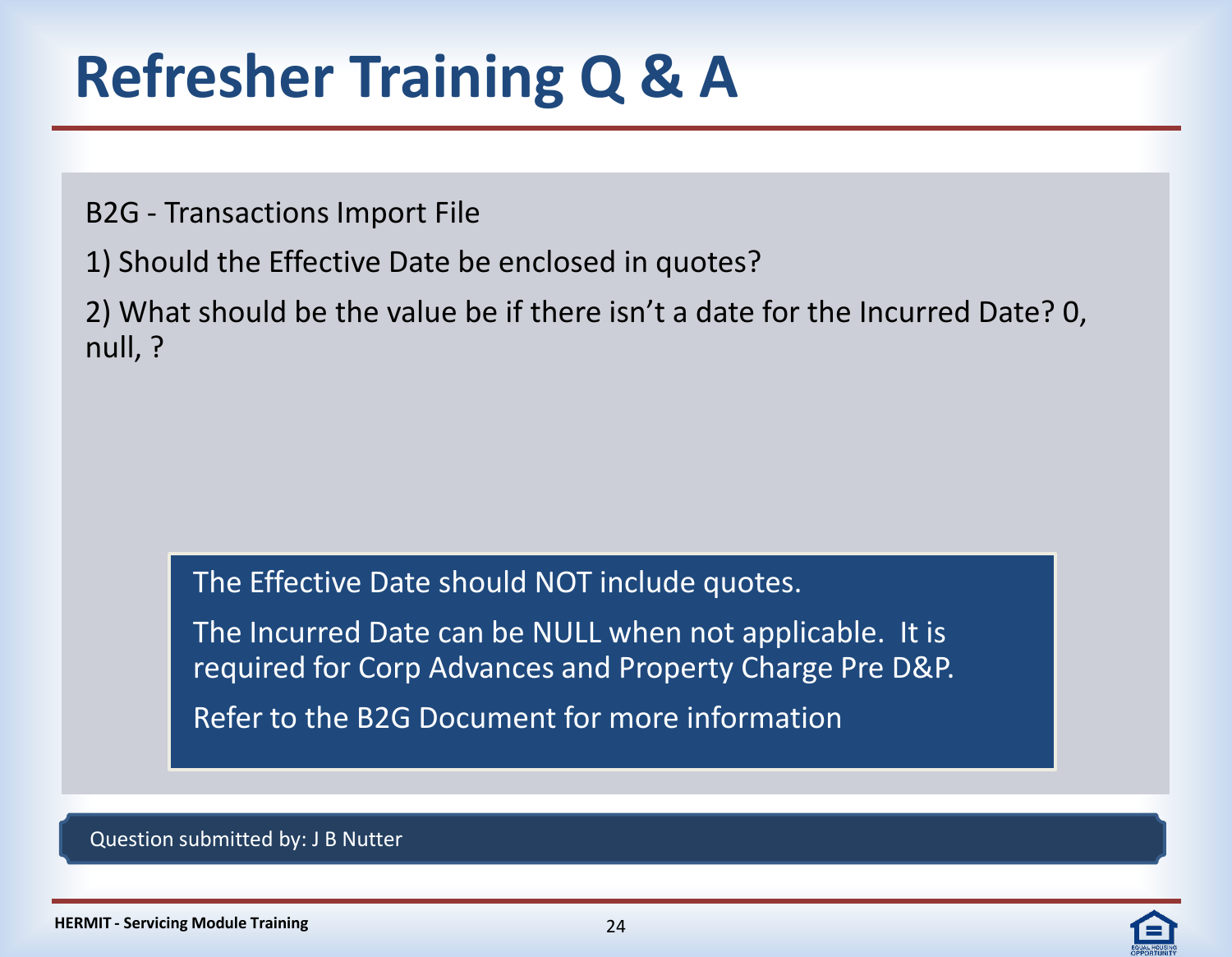During the webinar, it appeared from the training materials that a loan would not move into a D&P sub-status until the D&P was approved by HUD. However, and we've pointed this out previously, loans move into a D&P sub-status when the D&P w/ HUD Approval timeline is initiated, not when approval is received from HUD per our HERMIT testing.

This has great impact on all servicers, as it would define the point where servicers use the Pre D&P Property Charges, which accrue, and when they would use the Corporate Advance transactions, which do not accrue.

> Current functionality includes, changing the Loan status to D & P upon initiation of D & P Timeline. However a change has been requested to modify the system to cause the status change to occur upon D&P HUD Approval.

Question submitted by: Financial Freedom

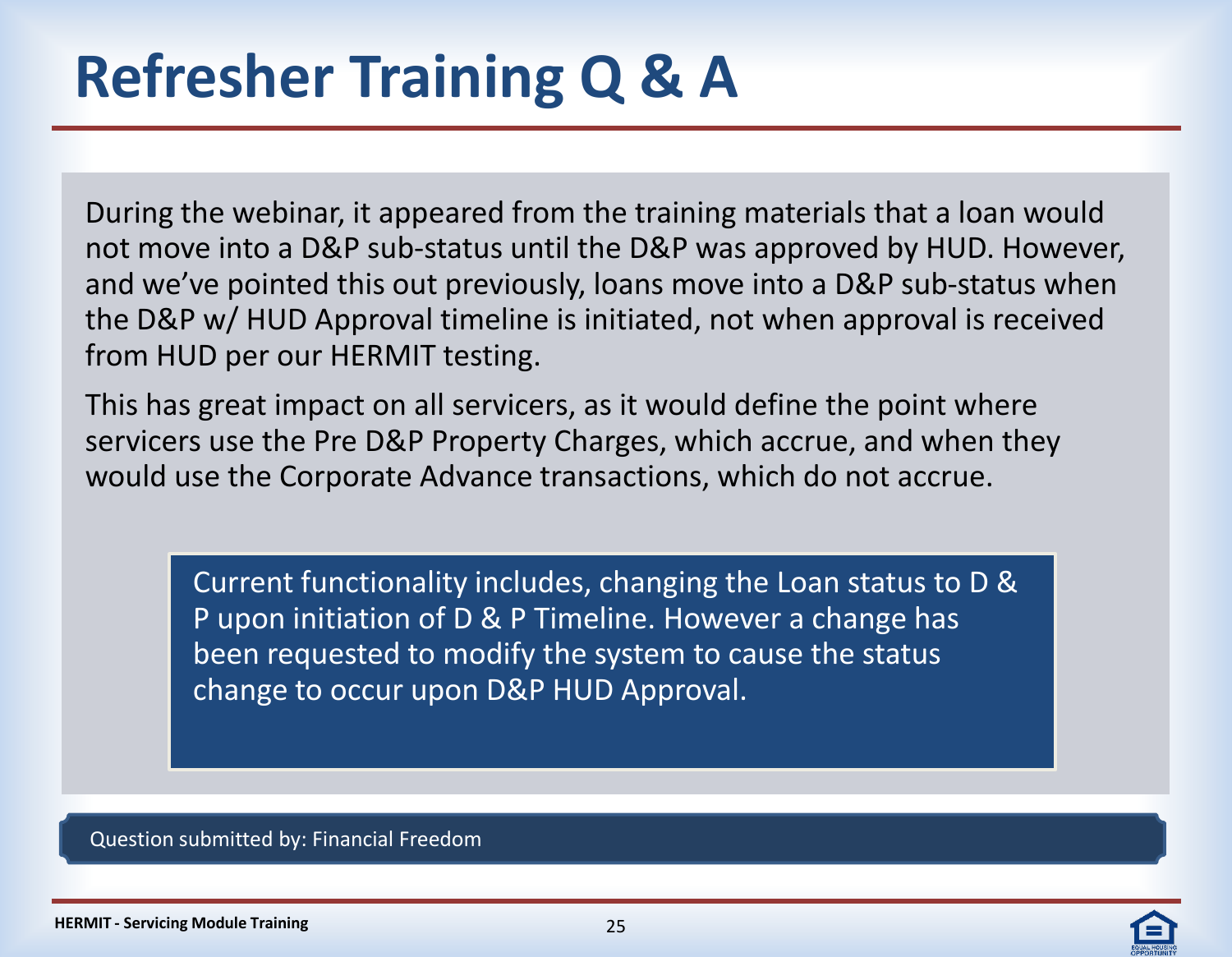The six month grace period for historical property charges Pre D&P: Can you confirm that the grace period applies ONLY to these transactions and not to any placing of timelines on loans.

Yes. The grace period is only applicable to the Property Charge Pre D & P.

Question submitted by: Financial Freedom/Wells Fargo

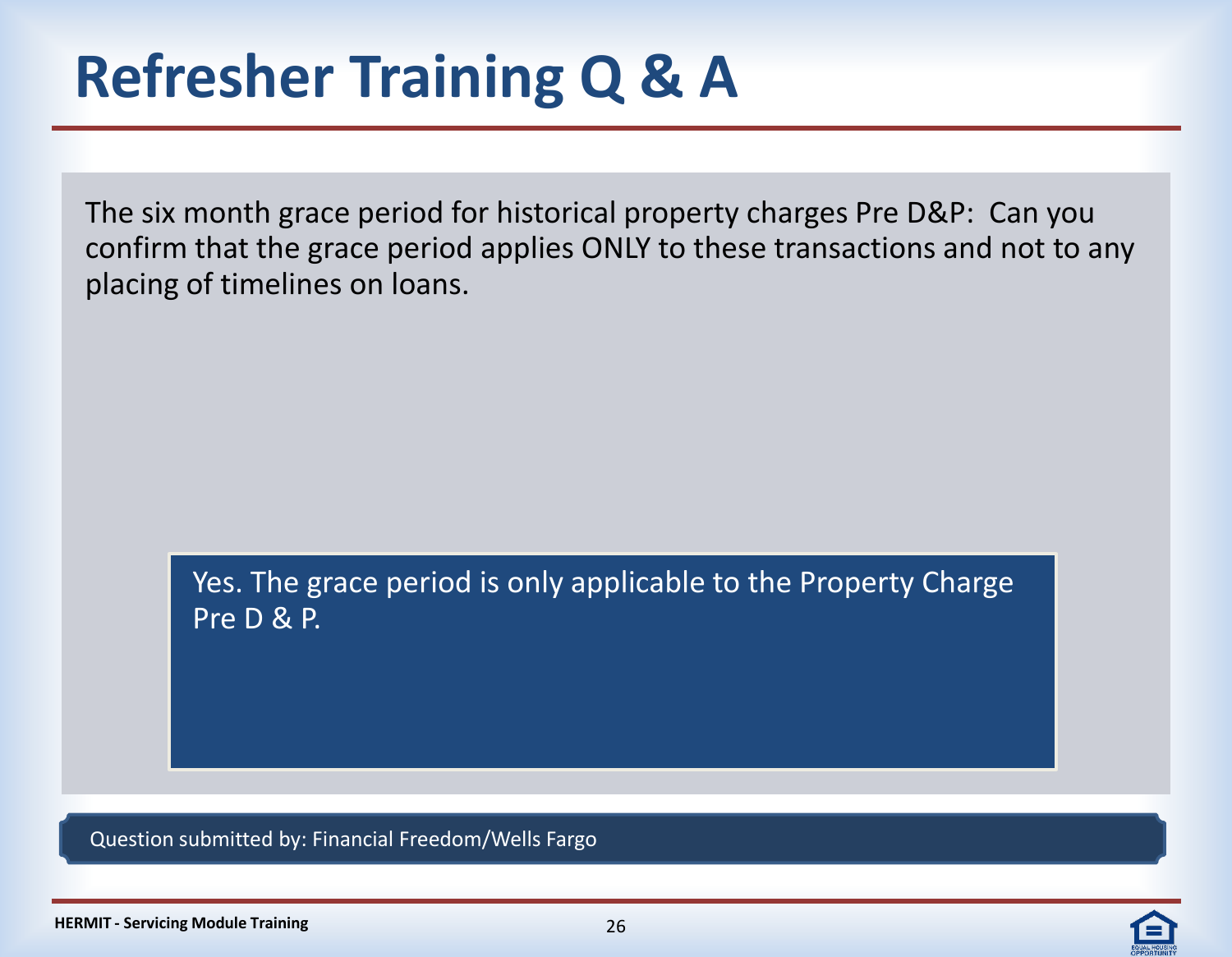Will disbursement transactions upload to loans with a case status of TERMINATED?

Disbursements can be uploaded to TERMINATED Loans.

Use the Batch -> Servicer File Upload page.

Question submitted by: Financial Freedom



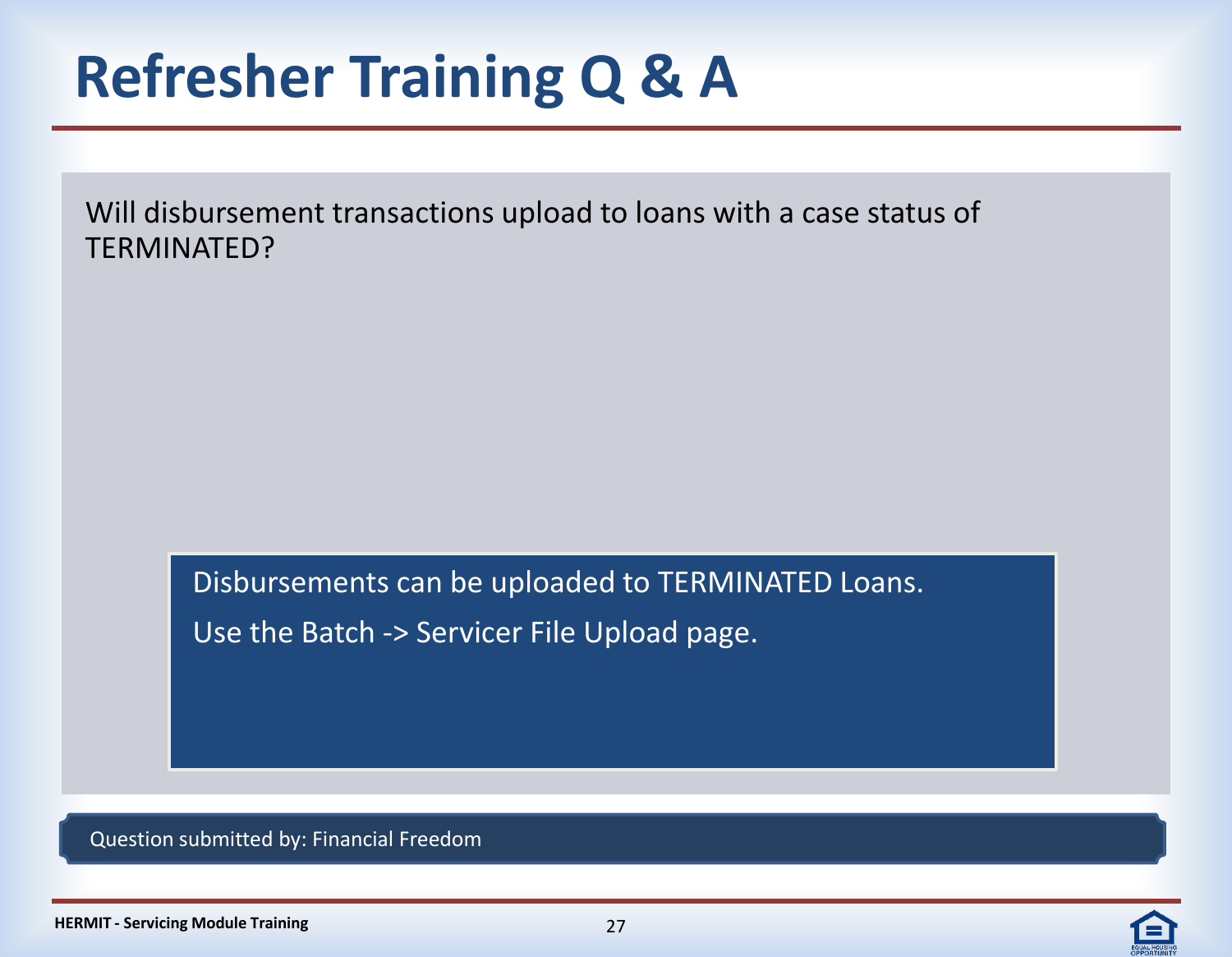Repurchase loans – Will HUD automatically debit bank account, or will the servicer initiate the repurchase payment?

> The HUD NSC Contractor initiates an Assignment Repurchase timeline.

The Servicer takes the loan back by authorizing the repayment via the HERMIT Accounting -> Authorizations page.

Question submitted by: Financial Freedom

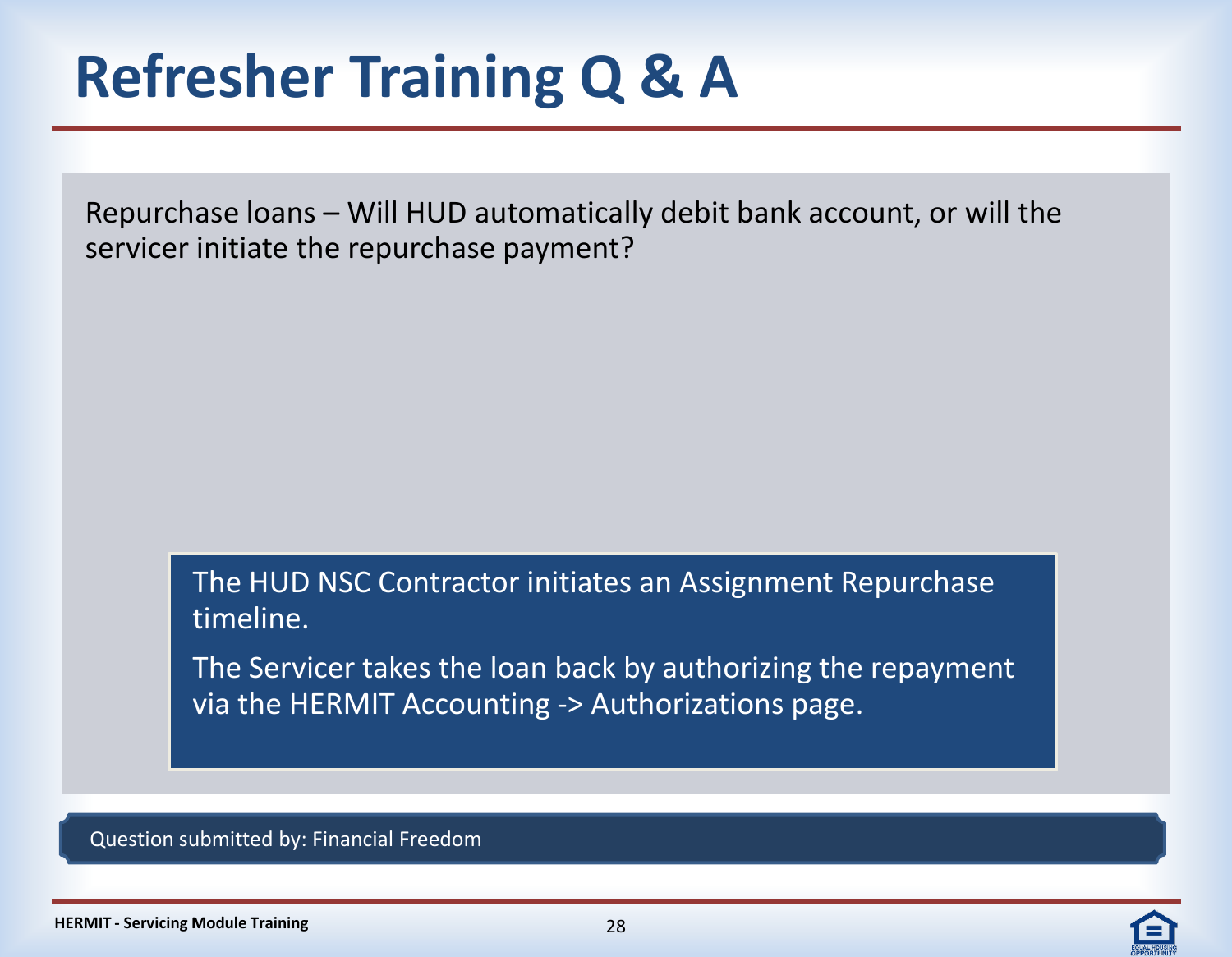In HERMIT how do we rescind a call due request?

The rescind request should be sent to HUD's Loan Servicing Contractor at HECMSERVICING@deval.us.

Question submitted by: J B Nutter

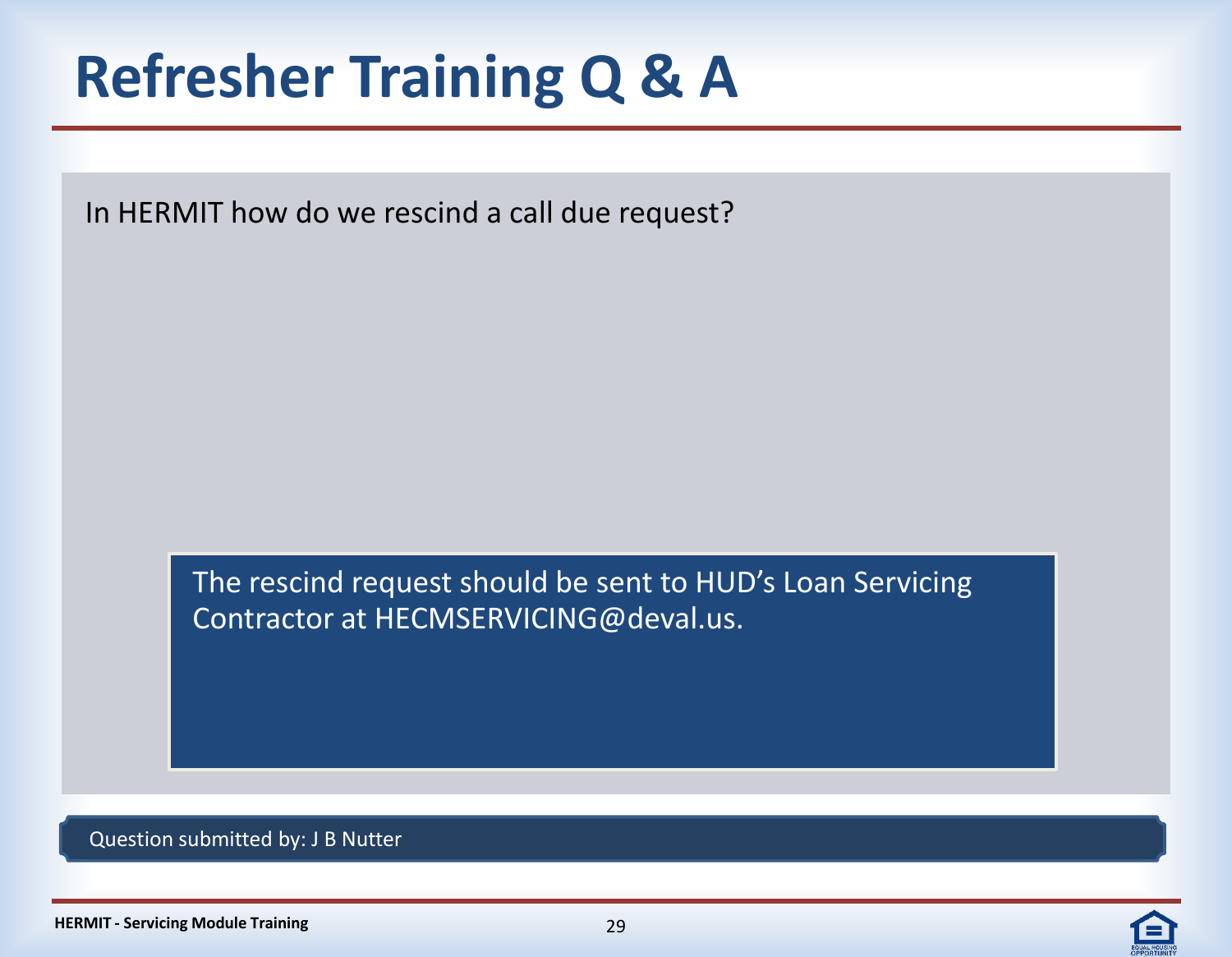In order for the Pay.Gov to go through, we may need

Company ID Number: - 86090300 14 Company Name: - Federal Reserve Bank of Cleveland or FRB-C SEC Code; PPD or CCD - PPD

#### Question submitted by: J B Nutter